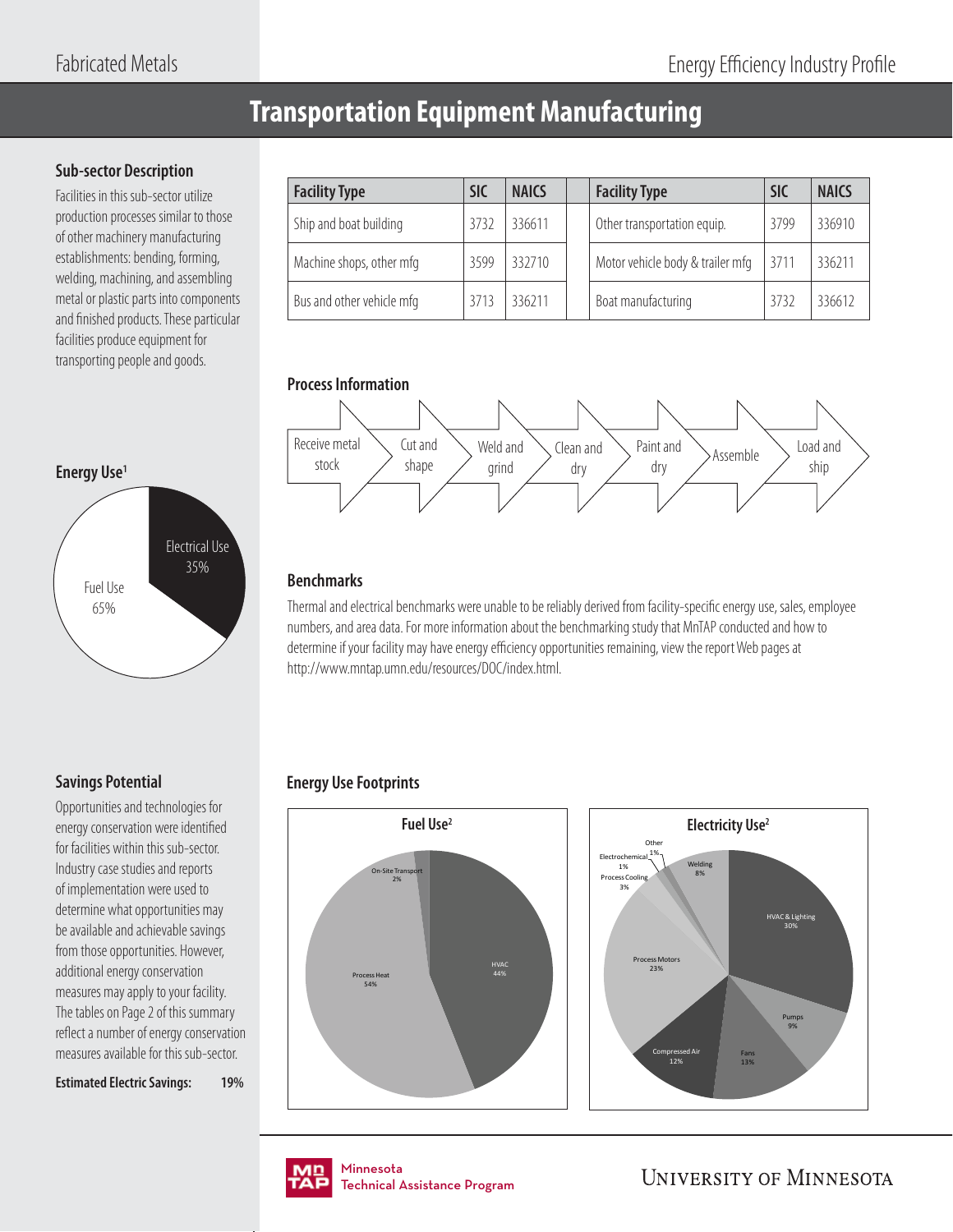MnTAP researched and analyzed this sub-sector for an electric utility. Therefore, fuel savings opportunities and an estimate of potential savings were not identified as part of MnTAP's industrial energy efficiency study.

#### **Electric Savings Estimate and Opportunities**

| <b>Improvement / Opportunity</b>                                                        | <b>Estimated</b><br>Payback | <b>Reported</b><br><b>Savings</b> | <b>Overall</b><br><b>Savings</b> |
|-----------------------------------------------------------------------------------------|-----------------------------|-----------------------------------|----------------------------------|
| Process Improvements and Optimization                                                   |                             |                                   |                                  |
| Reduce compressed air pressure to minimum required and repair leaks <sup>3</sup>        | $<$ 1 year                  | 4.3%                              |                                  |
| Update compressor controls and intake location <sup>4</sup>                             | $<$ 1 year                  | 3.4%                              |                                  |
| Replace motors with soft-start or ASD supplies <sup>5</sup>                             | 2 years                     | 1.5%                              |                                  |
| Properly size motors and pumps, select efficient replacements <sup>6</sup>              | 3 years                     | 1.9%                              |                                  |
| Turn off equipment when not in use or reduce power consumption in stand-by <sup>7</sup> | $<$ 1 year                  | 1.7%                              |                                  |
| Optimize plant power factor, install power factor correction devices <sup>8</sup>       | 1-2 years                   | 0.02%                             |                                  |
| Fan and paint ventilation optimization and modification <sup>2</sup>                    | 2-3 years                   | 5.0%                              |                                  |
| Welding control and inverter technologies <sup>9</sup>                                  | 5 years                     | 5.0%                              |                                  |
| <b>Facility Improvements</b>                                                            |                             |                                   |                                  |
| Facility HVAC improvements <sup>2</sup>                                                 | $<$ 1 year                  | 2.0%                              |                                  |
| Lighting improvements <sup>10</sup>                                                     | 2 years                     | 3.0%                              |                                  |
| <b>TOTAL ELECTRICAL SAVINGS ESTIMATE</b>                                                |                             |                                   | 19%                              |

#### **References**

- 1 IAC Industrial Assessments. DOE. http://iac.rutgers.edu/database/assessments.php
- <sup>2</sup> C. Galitsky and E. Worrell. Energy Efficiency Improvement and Cost Savings Opportunities for the Vehicle Assembly Industry. Lawrence Berkley National Laboratory. January 2003.
- <sup>3</sup> IAC Industrial Assessments; DOE, http://iac.rutgers.edu/database/findassessment.php?ID=TA0067
- 4 IAC Industrial Assessments; DOE, http://iac.rutgers.edu/database/findassessment.php?ID=SU0228<br>5 IAC Industrial Assessments: DOE, http://iac.rutgers.edu/database/findassessment.php?ID=SD0394
- IAC Industrial Assessments; DOE, http://iac.rutgers.edu/database/findassessment.php?ID=SD0394
- <sup>6</sup> IAC Industrial Assessments; DOE, http://iac.rutgers.edu/database/findassessment.php?ID=0K0662
- <sup>7</sup> IAC Industrial Assessments; DOE, http://iac.rutgers.edu/database/findassessment.php?ID=SF0304
- 8 IAC Industrial Assessments; DOE, http://iac.rutgers.edu/database/findassessment.php?ID=UU0050
- 9 http://www.americanmachinist.com/304/Issue/Article/False/9124/Issue

10 A. Price and M.H. Ross. Reducing Industrial Electricity Costs - An Automotive Case Study. The Electricity Journal, July 1989: 40-51.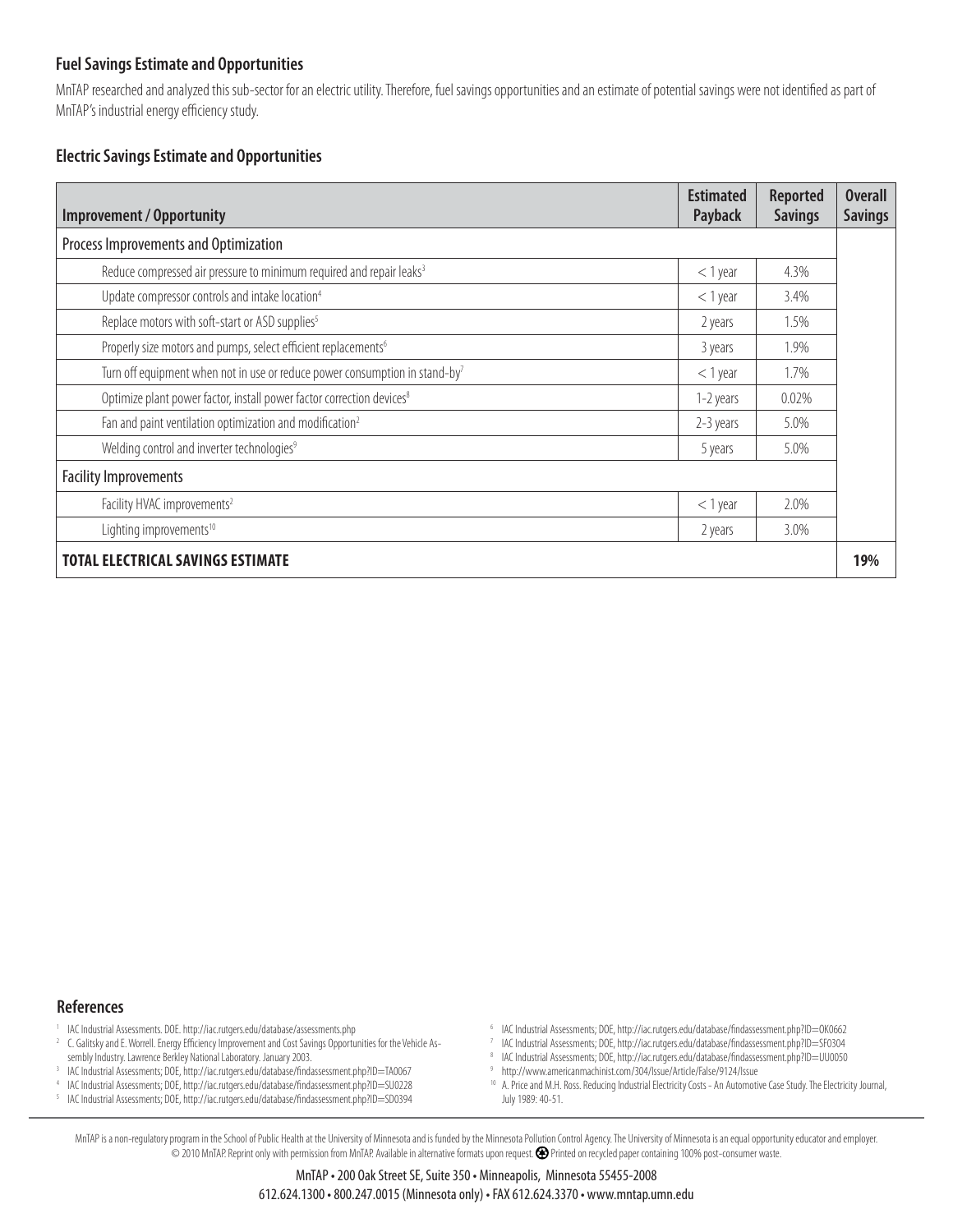# **Metal Tube Manufacturing**

# **Sub-sector Description**

This industry group includes facilities establishments primarily engaged in manufacturing iron and steel tube and pipe, drawing steel wire, and rolling or drawing shapes from purchased iron, steel, or aluminum.

| <b>Facility Type</b>                   | <b>SIC</b> | <b>NAICS</b> | <b>Facility Type</b>          | <b>SIC</b> | <b>NAICS</b> |
|----------------------------------------|------------|--------------|-------------------------------|------------|--------------|
| Steel pipe & tube manufacturing   3317 |            | 331210       | Alum. tubing & extruded prod. | 3354       | 331315       |

#### **Process Information**



#### **Energy Use1**



# **Benchmarks**

Thermal and electrical benchmarks were unable to be reliably derived from facility-specific energy use, sales, employee numbers, and area data. For more information about the benchmarking study that MnTAP conducted and how to determine if your facility may have energy efficiency opportunities remaining, view the report Web pages at http://www.mntap.umn.edu/resources/DOC/index.html.

# **Savings Potential**

Opportunities and technologies for energy conservation were identified for facilities within this sub-sector. Industry case studies and reports of implementation were used to determine what opportunities may be available and achievable savings from those opportunities. However, additional energy conservation measures may apply to your facility. The tables on Page 2 of this summary reflect a number of energy conservation measures available for this sub-sector.

**Estimated Fuel Savings: 42%**

# **Energy Use Footprints**







Minnesota .<br>Tochnical / Technical Assistance Program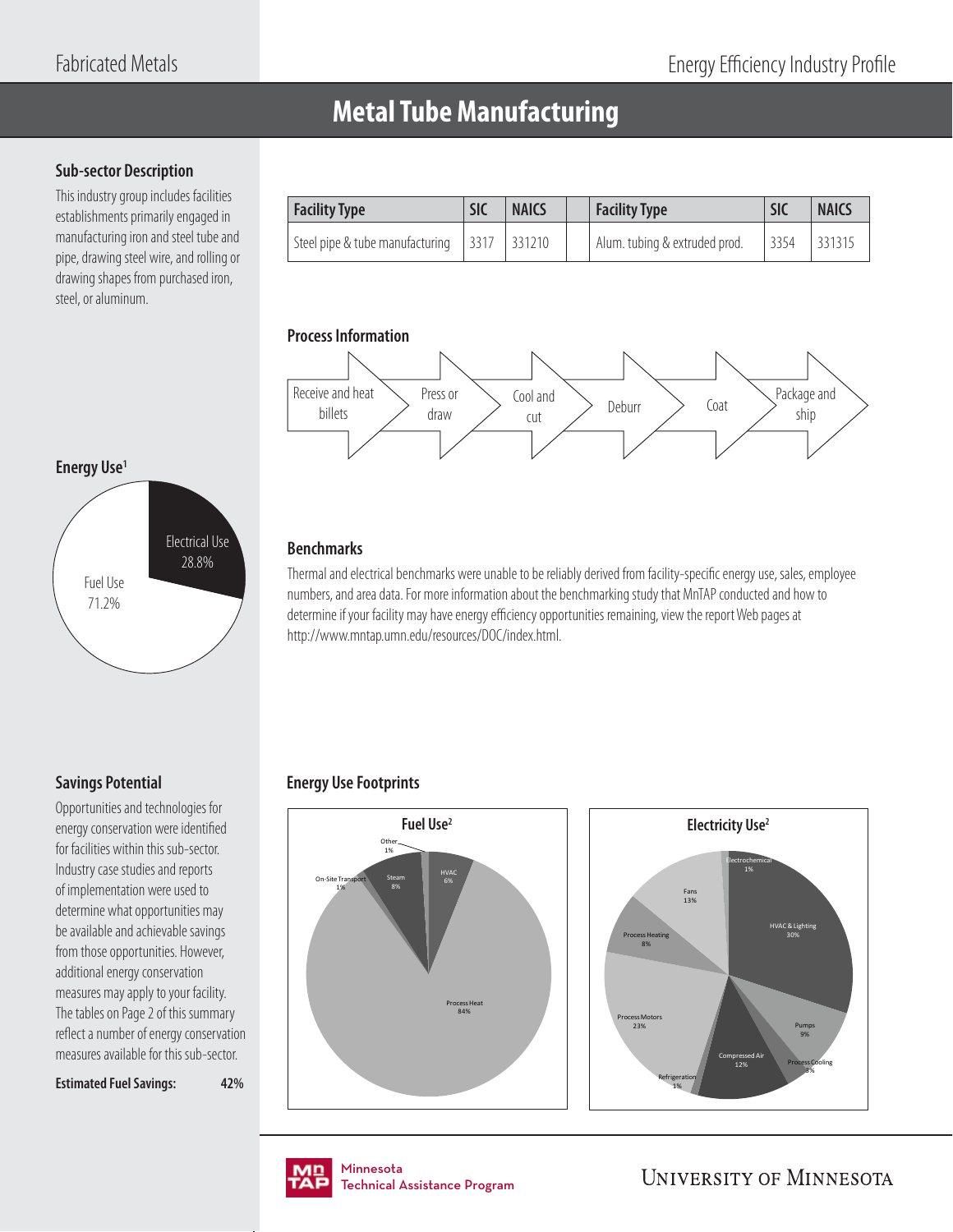| <b>Improvement / Opportunity</b>                                                              | <b>Estimated</b><br><b>Payback</b> | <b>Reported</b><br><b>Savings</b> | <b>Overall</b><br><b>Savings</b> |
|-----------------------------------------------------------------------------------------------|------------------------------------|-----------------------------------|----------------------------------|
| Process Heat System Optimization <sup>3</sup>                                                 |                                    |                                   |                                  |
| Boiler O <sub>2</sub> tuning <sup>4</sup>                                                     | $<$ 2 years                        | 5-25%                             |                                  |
| Insulate bare equipment and piping <sup>5</sup>                                               | 2 years                            | 2-15%                             |                                  |
| Heat recovery of flue gas to preheat combustion air or heat secondary operations <sup>6</sup> | 5 years                            | 10-25%, 33%                       |                                  |
| Improve process measurements, control, and calibration <sup>6</sup>                           | 3 years                            | $5 - 10%$                         |                                  |
| Upgrade heating and heat-treating equipment for better efficiency <sup>7</sup>                | 8 years                            | $5 - 10%$                         |                                  |
| <b>Heat Recovery</b>                                                                          |                                    |                                   |                                  |
| Recover heat from compressed air systems <sup>8</sup>                                         | 4 years                            | 4%                                |                                  |
| Recover heat from material processing <sup>9</sup>                                            | 4 years                            | 59%                               |                                  |
| Recover heat from flue gas to heat boiler water <sup>9</sup>                                  | 4 years                            | 1%                                |                                  |
| <b>Facility HVAC Improvements</b>                                                             |                                    |                                   |                                  |
| Use efficient building insulation <sup>10</sup>                                               | 2 years                            | 1%                                |                                  |
| Destratify air with circulation fans <sup>11</sup>                                            | 2 years                            | 7%                                |                                  |
| Use radiant heat for spot heating parts <sup>4</sup>                                          | 7 years                            | 19%                               |                                  |
| <b>TOTAL FUEL SAVINGS ESTIMATE</b>                                                            |                                    |                                   | 42%                              |

#### **Electric Savings Estimate and Opportunities**

MnTAP researched and analyzed this sub-sector for a natural gas utility. Therefore, electric savings opportunities and an estimate of potential savings were not identified as part of MnTAP's industrial energy efficiency study.

#### **References**

- 1 IAC Industrial Assessments. DOE. http://iac.rutgers.edu/database/assessments.php
- <sup>2</sup> DOE Aluminum Industry Energy Footprint, http://www1.eere.energy.gov/industry/energy\_systems/pdfs/aluminum\_footprint.pdf
- 3 http://www1.eere.energy.gov/industry/bestpractices/pdfs/em\_proheat\_seven.pdf
- <sup>4</sup> IAC Industrial Assessments. DOE. http://iac.rutgers.edu/database/findassessment.php?ID=BD0333
- <sup>5</sup> IAC Industrial Assessments. DOE. http://iac.rutgers.edu/database/findassessment.php?ID=LL0192
- <sup>6</sup> IAC Industrial Assessments. DOE. http://iac.rutgers.edu/database/findassessment.php?ID=UD0766
- <sup>7</sup> IAC Industrial Assessments. DOE. http://iac.rutgers.edu/database/findassessment.php?ID=GT0815
- <sup>8</sup> IAC Industrial Assessments. DOE. http://iac.rutgers.edu/database/findassessment.php?ID=WV0318
- <sup>9</sup> IAC Industrial Assessments. DOE. http://iac.rutgers.edu/database/findassessment.php?ID=UM0338
- <sup>10</sup> IAC Industrial Assessments. DOE. http://iac.rutgers.edu/database/findassessment.php?ID=TA0126 <sup>11</sup> IAC Industrial Assessments. DOE. http://iac.rutgers.edu/database/findassessment.php?ID=IA0434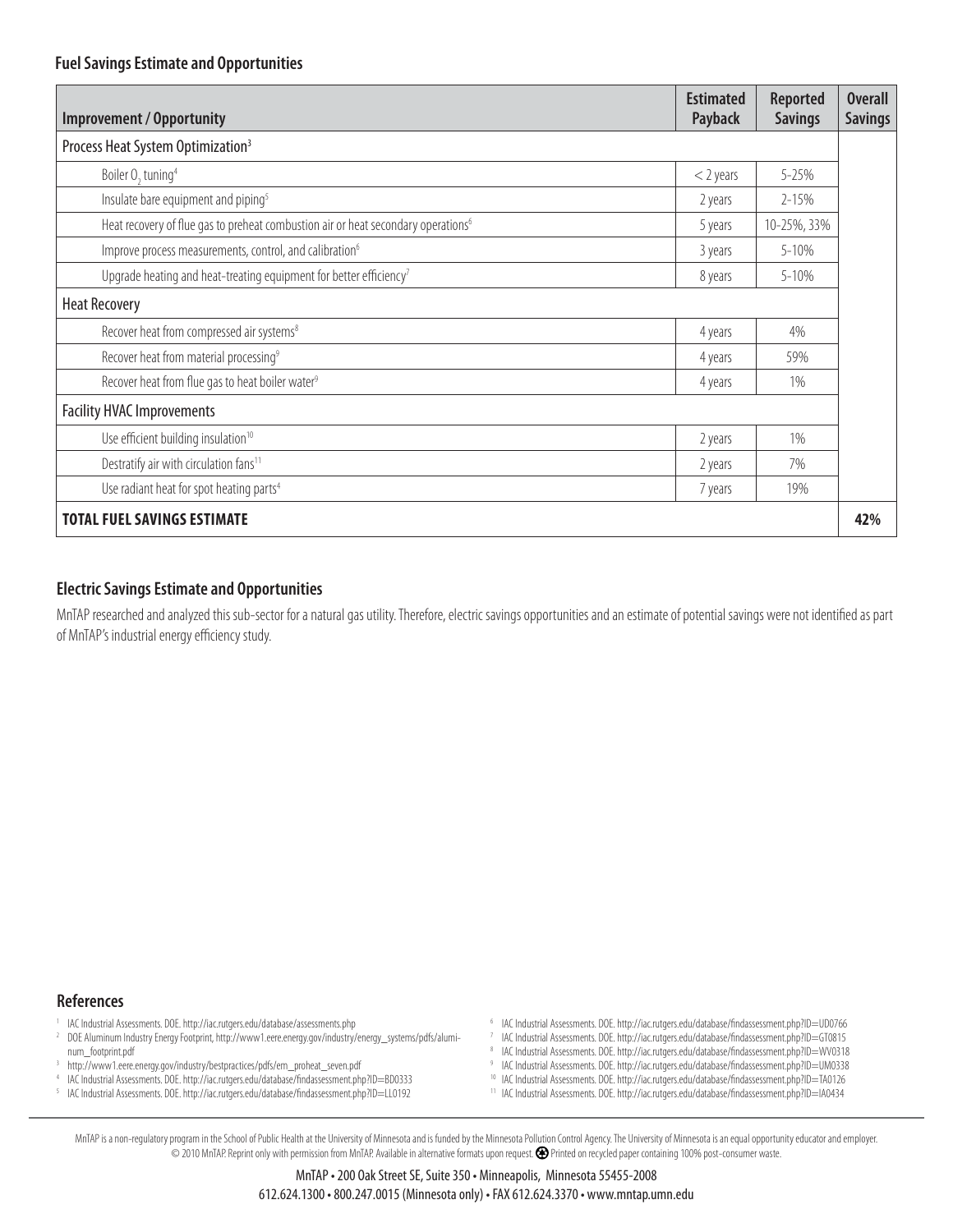# **Metal Can Manufacturing**

# **Sub-sector Description**

This sub-sector includes establishments primarily engaged in manufacturing metal cans, lids, and ends.

| <b>Facility Type</b>    | <b>SIC</b> | <b>NAICS</b> |
|-------------------------|------------|--------------|
| Metal can manufacturing | 3411       | 332431       |

### **Process Information**



# **Energy Use1** Fuel Use 55% Electrical Use 45%

#### **Benchmarks**

Thermal and electrical benchmarks were unable to be reliably derived from facility-specific energy use, sales, employee numbers, and area data. For more information about the benchmarking study that MnTAP conducted and how to determine if your facility may have energy efficiency opportunities remaining, view the report Web pages at http://www.mntap.umn.edu/resources/DOC/index.html.

# **Savings Potential**

Opportunities and technologies for energy conservation were identified for facilities within this sub-sector. Industry case studies and reports of implementation were used to determine what opportunities may be available and achievable savings from those opportunities. However, additional energy conservation measures may apply to your facility. The tables on Page 2 of this summary reflect a number of energy conservation measures available for this sub-sector.

| <b>Estimated Fuel Savings:</b>     | 25%        |
|------------------------------------|------------|
| <b>Estimated Electric Savings:</b> | <b>11%</b> |

# **Energy Use Footprints**





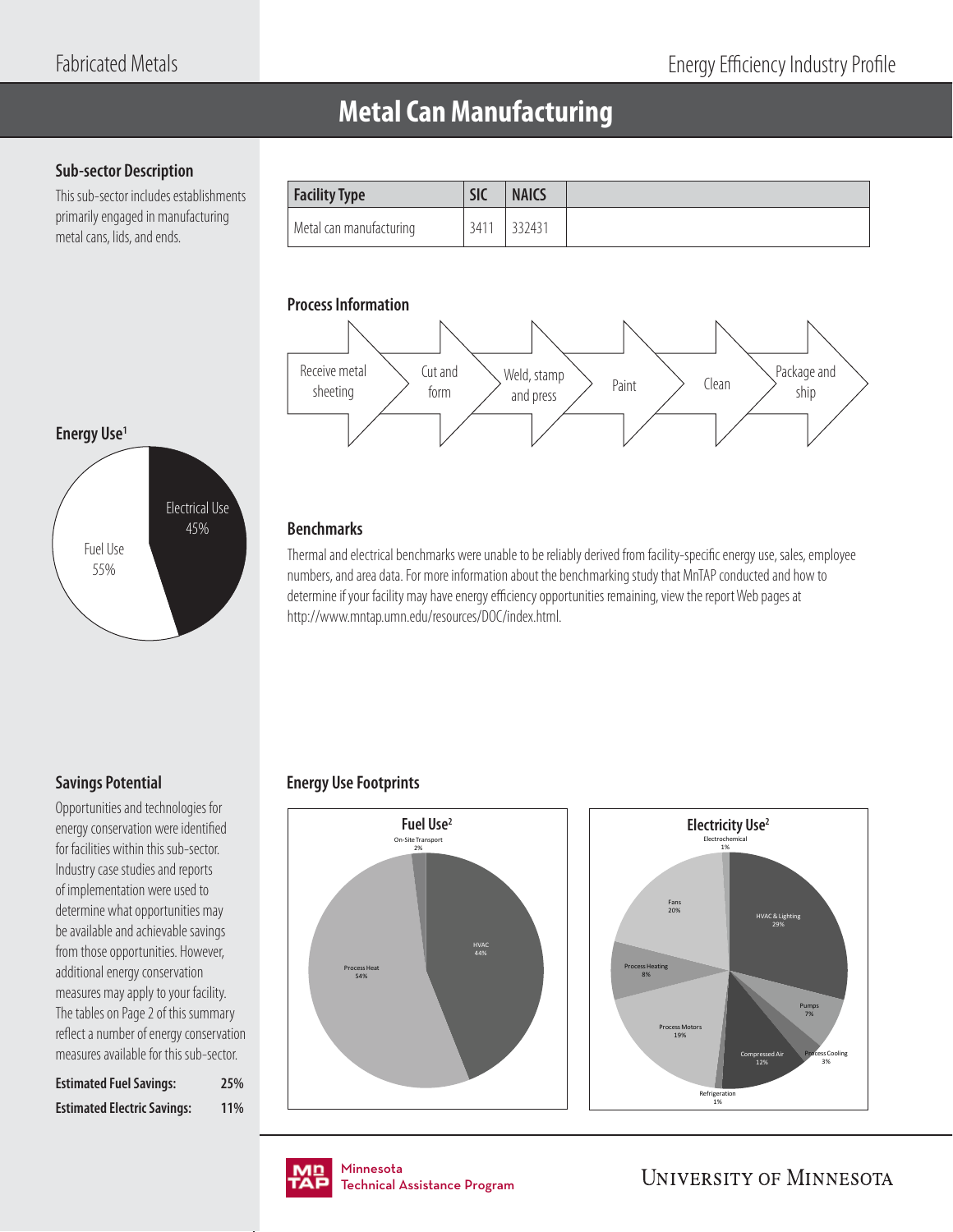| <b>Improvement / Opportunity</b>                                                              | <b>Estimated</b><br>Payback | <b>Reported</b><br><b>Savings</b> | <b>Overall</b><br><b>Savings</b> |
|-----------------------------------------------------------------------------------------------|-----------------------------|-----------------------------------|----------------------------------|
| <b>Heat Recovery</b>                                                                          |                             |                                   |                                  |
| Recover heat from compressed air system <sup>3</sup>                                          | 4 years                     | 7-20%                             |                                  |
| Process Heat System Optimization <sup>4</sup>                                                 |                             |                                   |                                  |
| Boiler O <sub>2</sub> tuning <sup>5</sup>                                                     | $<$ 2 years                 | $3 - 5%$                          |                                  |
| Heat recovery of flue gas to preheat combustion air or heat secondary operations <sup>6</sup> | 5 years                     | 10-25%                            |                                  |
| Improve process measurements, control, and calibration <sup>6</sup>                           | 3-4 years                   | 5-10%                             |                                  |
| <b>Facility HVAC Improvements</b>                                                             |                             |                                   |                                  |
| Reduce make-up air <sup>7</sup>                                                               | 2 years                     | 10%                               |                                  |
| Use efficient building insulation7                                                            | 2 years                     | 14%                               |                                  |
| Use radiant heat for spot heating work areas <sup>8</sup>                                     | $<$ 1 year                  | 5%                                |                                  |
| Replace inefficient gas-fired HVAC units <sup>9</sup>                                         | $>$ 3 years                 | 3%                                |                                  |
| <b>TOTAL FUEL SAVINGS ESTIMATE</b>                                                            |                             |                                   | 25%                              |

# **Electric Savings Estimate and Opportunities**

| <b>Improvement / Opportunity</b>               | <b>Estimated</b><br>Payback | <b>Reported</b><br><b>Savings</b> | <b>Overall</b><br><b>Savings</b> |
|------------------------------------------------|-----------------------------|-----------------------------------|----------------------------------|
| Process Improvements                           |                             |                                   |                                  |
| HVAC improvements <sup>9,10</sup>              |                             | $3 - 8%$                          |                                  |
| Pump and fan sizing optimization               |                             | 25-30%                            |                                  |
| Compressed air evaluation <sup>4,11</sup>      |                             | 5-9%                              |                                  |
| Motor load reduction <sup>12</sup>             |                             | 4%                                |                                  |
| Efficient motors and lighting <sup>11,12</sup> |                             | $2 - 3%$                          |                                  |
| Welding control <sup>13-18</sup>               |                             | 20%                               |                                  |
| Process heat system optimization <sup>6</sup>  |                             | $2 - 25%$                         |                                  |
| <b>TOTAL ELECTRIC SAVINGS ESTIMATE</b>         |                             |                                   | 11%                              |

#### **References**

- IAC Industrial Assessments. DOE. http://iac.rutgers.edu/database/assessments.php
- <sup>2</sup> C. Galitsky and E. Worrell. Energy Efficiency Improvement and Cost Savings Opportunities for the Vehicle Assembly Industry. Lawrence Berkley National Laboratory, January 2003.
- 3 IAC Industrial Assessments; DOE, http://iac.rutgers.edu/database/fi ndassessment.php?ID=OR0182
- 4 IAC Industrial Assessments; DOE, http://iac.rutgers.edu/database/findassessment.php?ID=WV0359
- <sup>5</sup> IAC Industrial Assessments; DOE, http://iac.rutgers.edu/database/findassessment.php?ID=OR0598
- 6 http://www1.eere.energy.gov/industry/bestpractices/pdfs/em\_proheat\_seven.pdf
- 7 IAC Industrial Assessments; DOE, http://iac.rutgers.edu/database/fi ndassessment.php?ID=OR0007
- <sup>8</sup> IAC Industrial Assessments; DOE, http://iac.rutgers.edu/database/findassessment.php?ID=DS0010
- <sup>9</sup> IAC Industrial Assessments; DOE, http://iac.rutgers.edu/database/findassessment.php?ID=C00595
- <sup>10</sup> IAC Industrial Assessments; DOE, http://iac.rutgers.edu/database/findassessment.php?ID=CO0598
- <sup>11</sup> IAC Industrial Assessments; DOE, http://iac.rutgers.edu/database/findassessment.php?ID=UW0009
- <sup>12</sup> IAC Industrial Assessments; DOE, http://iac.rutgers.edu/database/findassessment.php?ID=UF0112
- 13 http://www.nema.org/energy/miller-inverter.html
- <sup>14</sup> http://findarticles.com/p/articles/mi\_m0BFE/is\_4\_47/ai\_n27645182
- 15 http://www.americanmachinist.com/304/Issue/Article/False/9124/Issue
- 16 http://adsabs.harvard.edu/abs/1980STIN...8119404T
- 17 http://www.osti.gov/bridge/servlets/purl/882565-ao9Lab/882565.PDF
- 18 http://www.p2pays.org/ref/08/07503.pdf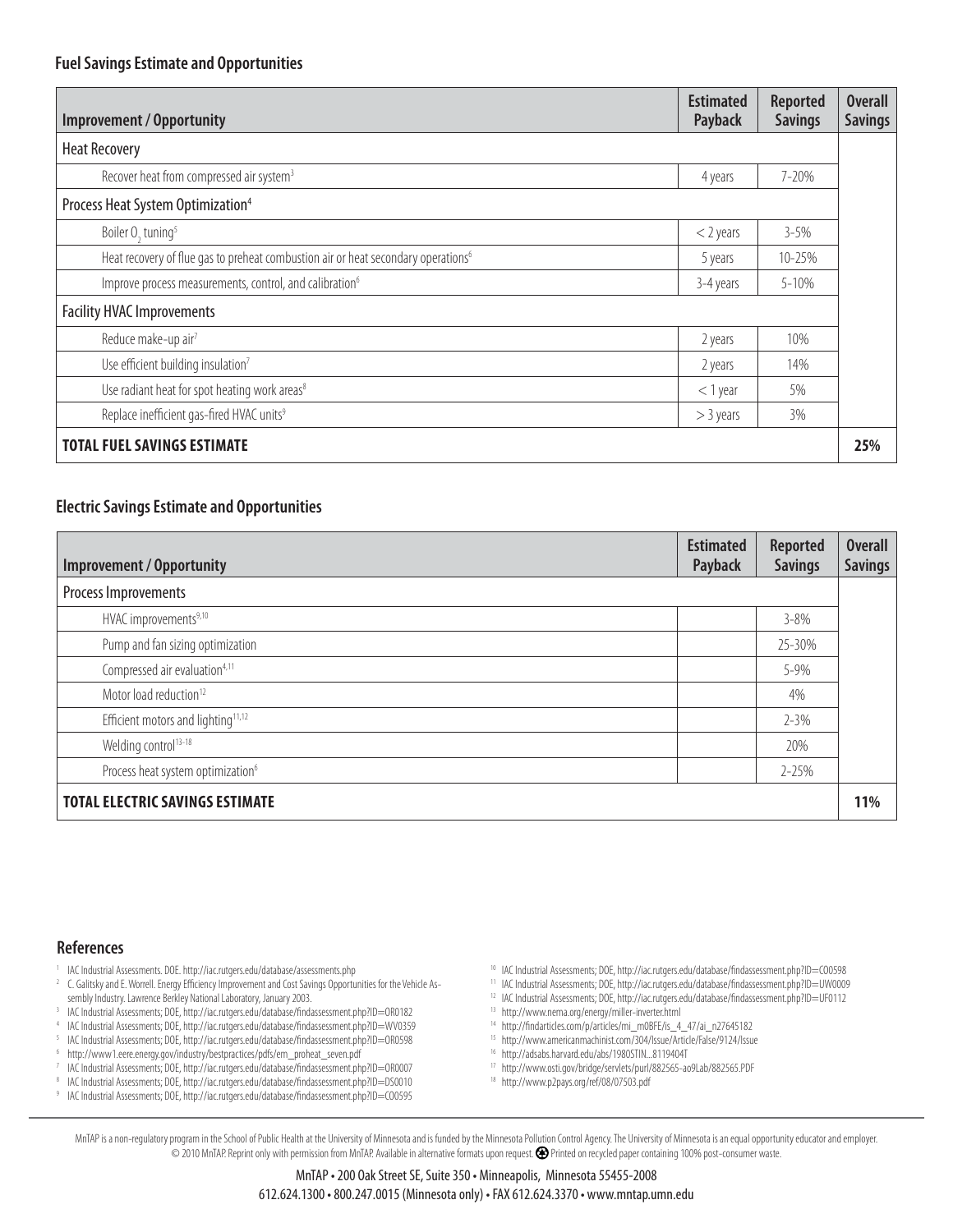# **Structural Metal Products**

# **Sub-sector Description**

Facilities in this sub-sector are primarily engaged in manufacturing prefabricated metal buildings, panels and sections; structural metal products; and/or metal plate work products.

| <b>Facility Type</b>        | SIC  | <b>NAICS</b> | <b>Facility Type</b>             | <b>SIC</b> | <b>NAICS</b> |
|-----------------------------|------|--------------|----------------------------------|------------|--------------|
| Office and store fixtures   | 2542 | 337215       | Concrete reinforcing stock       | 3449       | 332312       |
| Rolled steel shape mfq      | 3312 | 331221       | Small arms ammunition mfg        | 3482       | 332992       |
| Fabricated structural metal | 3441 | 332312       | Ordnance systems manufacturing   | 3489       | 332995       |
| Door systems and screens    | 3442 | 336322       | Industrial scale equipment       | 3596       | 333997       |
| Heat exchangers and tanks   | 3443 | 332410       | Amusement park equipment         | 3599       | 333319       |
| Ornamental ironwork         | 3446 | 332323       | Boat and lighthouse construction | 3731       | 332312       |

#### **Process Information**



# **Benchmarks**

Thermal and electrical benchmarks were unable to be reliably derived from facility-specific energy use, sales, employee numbers, and area data. For more information about the benchmarking study that MnTAP conducted and how to determine if your facility may have energy efficiency opportunities remaining, view the report Web pages at http://www.mntap.umn.edu/resources/DOC/index.html.

# **Energy Use Footprints**





# **Savings Potential**

Opportunities and technologies for energy conservation were identified for facilities within this sub-sector. Industry case studies and reports of implementation were used to determine what opportunities may be available and achievable savings from those opportunities. However, additional energy conservation measures may apply to your facility. The tables on Page 2 of this summary reflect a number of energy conservation measures available for this sub-sector.

| <b>Estimated Fuel Savings:</b>     | 15% |
|------------------------------------|-----|
| <b>Estimated Electric Savings:</b> | 14% |

Minnesota .<br>Tochnical / Technical Assistance Program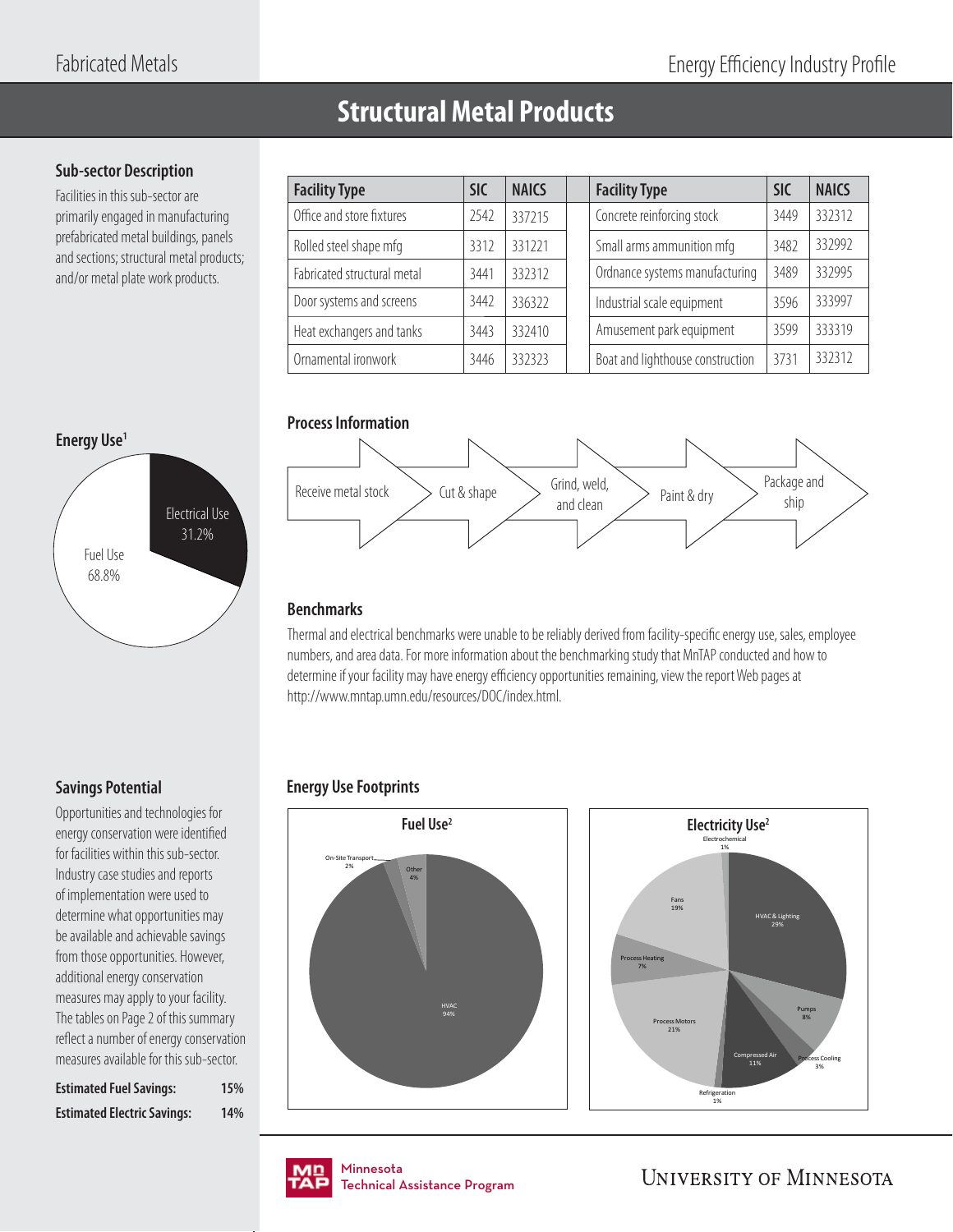| <b>Improvement / Opportunity</b>                                | <b>Estimated</b><br>Payback | <b>Reported</b><br><b>Savings</b> | <b>Overall</b><br><b>Savings</b> |
|-----------------------------------------------------------------|-----------------------------|-----------------------------------|----------------------------------|
| Heat Recovery <sup>3</sup>                                      |                             |                                   |                                  |
| Recover heat from hot wastewater and water heaters <sup>4</sup> | 4 years                     | 5%                                |                                  |
| Recover heat from compressed air system <sup>5</sup>            | 4 years                     | $3 - 21%$                         |                                  |
| Recover heat from refrigeration condensers <sup>6</sup>         | 4 years                     | 3%                                |                                  |
| Recuperate heat from melt furnaces <sup>7</sup>                 | 2 years                     | 12-15%                            |                                  |
| Process Heat System Optimization                                |                             |                                   |                                  |
| Pre-form process heat optimization <sup>3</sup>                 |                             | $2 - 25%$                         |                                  |
| <b>Facility HVAC Improvements</b>                               |                             |                                   |                                  |
| Reduce make-up air <sup>8</sup>                                 | 2 years                     | 5-18%                             |                                  |
| Use efficient building insulation <sup>9</sup>                  | 2 years                     | $6 - 8\%$                         |                                  |
| Destratify air with circulation fans <sup>9</sup>               | 2 years                     | 4%                                |                                  |
| Use radiant heat for spot heating parts <sup>5</sup>            | $<$ 1 year                  | 1%                                |                                  |
| <b>TOTAL FUEL SAVINGS ESTIMATE</b>                              |                             |                                   | 15%                              |

# **Electric Savings Estimate and Opportunities**

| <b>Improvement / Opportunity</b>               | <b>Estimated</b><br>Payback | <b>Reported</b><br><b>Savings</b> | <b>Overall</b><br><b>Savings</b> |
|------------------------------------------------|-----------------------------|-----------------------------------|----------------------------------|
| Process Improvements                           |                             |                                   |                                  |
| HVAC improvements <sup>10,11</sup>             |                             | 13-22%                            |                                  |
| Pump and fan sizing optimization               |                             | 25-30%                            |                                  |
| Compressed air evaluation <sup>12,13</sup>     |                             | $8 - 12%$                         |                                  |
| Motor load reduction <sup>14,15</sup>          |                             | 4-5%                              |                                  |
| Efficient motors and lighting <sup>10,16</sup> |                             | 12-20%                            |                                  |
| Welding control <sup>17-22</sup>               |                             | 20%                               |                                  |
| <b>TOTAL ELECTRIC SAVINGS ESTIMATE</b>         |                             |                                   | 14%                              |

#### **References**

- IAC Industrial Assessments. DOE. http://iac.rutgers.edu/database/assessments.php
- 2 C. Galitsky and E. Worrell. Energy Efficiency Improvement and Cost Savings Opportunities for the Vehicle Assembly Industry. Lawrence Berkley National Laboratory, January 2003.
- http://www1.eere.energy.gov/industry/bestpractices/pdfs/em\_proheat\_seven.pdf 4
- IAC Industrial Assessments. DOE. http://iac.rutgers.edu/database/findassessment.php?ID=WV0225 5
- IAC Industrial Assessments. DOE. http://iac.rutgers.edu/database/findassessment.php?ID=BD0287 6 IAC Industrial Assessments. DOE. http://iac.rutgers.edu/database/findassessment.php?ID=IA0394
- 7 Trade publications featuring recuperator manufacturers (i.e. Encon, First Thermal, North American Manufacturing Company)
- 8 IAC Industrial Assessments. DOE. http://iac.rutgers.edu/database/findassessment.php?ID=WI0293
- 9
- IAC Industrial Assessments. DOE. http://iac.rutgers.edu/database/fi ndassessment.php?ID=SU0255 IAC Industrial Assessments; DOE, http://iac.rutgers.edu/database/findassessment.php?ID=AM0546
- <sup>11</sup> IAC Industrial Assessments; DOE, http://iac.rutgers.edu/database/findassessment.php?ID=OK0744
- <sup>12</sup> IAC Industrial Assessments; DOE, http://iac.rutgers.edu/database/findassessment.php?ID=UM0251
- 13 IAC Industrial Assessments; DOE, http://iac.rutgers.edu/database/findassessment.php?ID=RU0110
- <sup>14</sup> IAC Industrial Assessments; DOE, http://iac.rutgers.edu/database/findassessment.php?ID=OK043
- <sup>15</sup> IAC Industrial Assessments; DOE, http://iac.rutgers.edu/database/findassessment.php?ID=UF0089
- <sup>16</sup> IAC Industrial Assessments; DOE, http://iac.rutgers.edu/database/findassessment.php?ID=IC0005
- 17 http://www.nema.org/energy/miller-inverter.html
	- <sup>18</sup> http://findarticles.com/p/articles/mi\_m0BFE/is\_4\_47/ai\_n27645182
	- 19 http://www.americanmachinist.com/304/Issue/Article/False/9124/Issue
	- 20 http://adsabs.harvard.edu/abs/1980STIN...8119404T
	- 21 http://www.osti.gov/bridge/servlets/purl/882565-ao9Lab/882565.PDF
	- 22 http://www.p2pays.org/ref/08/07503.pdf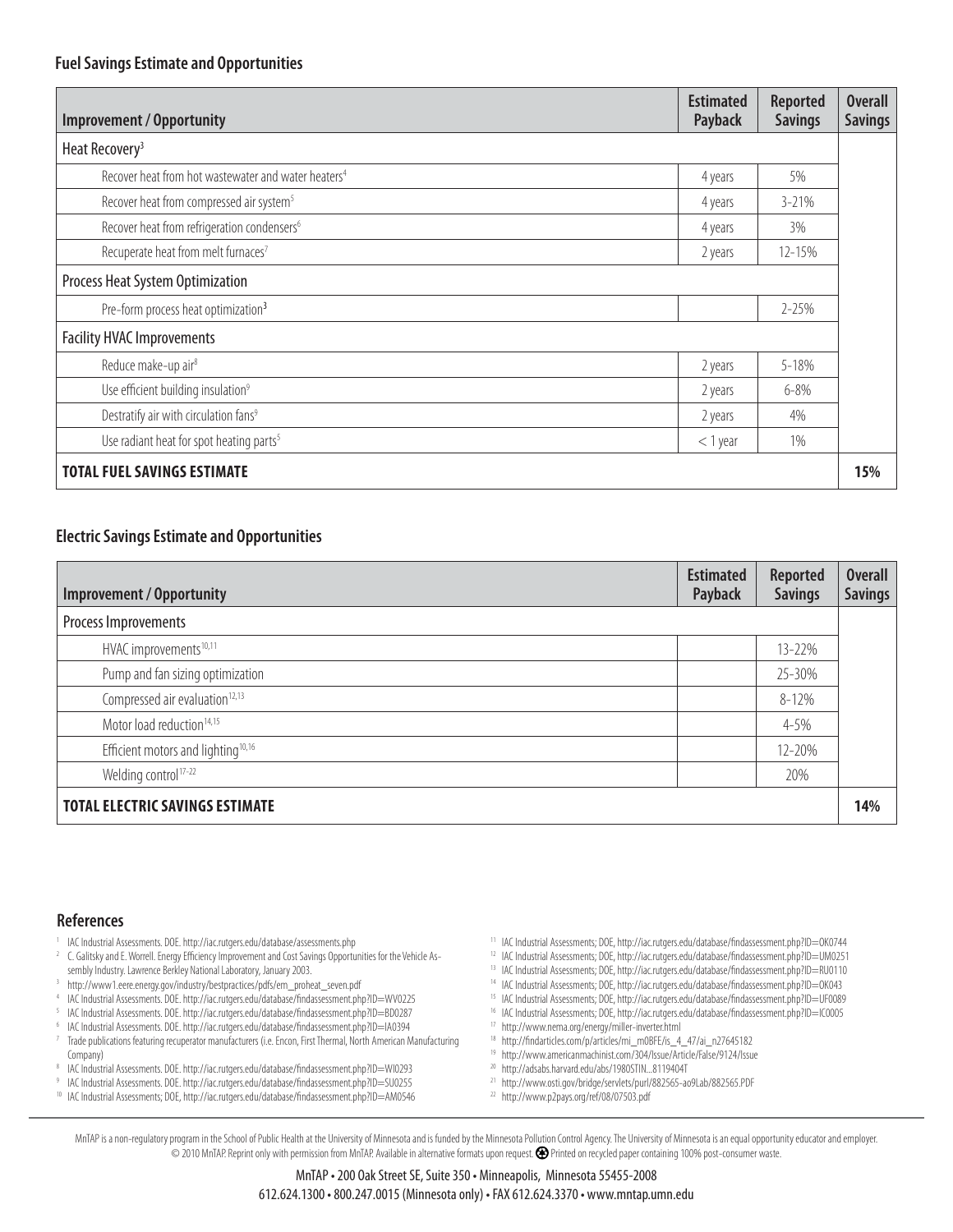# **Stamping & Forging Operations**

# **Sub-sector Description**

Facilities in this sub-sector manufacture forgings from purchased metals, metal custom roll forming products, metal stamped and spun products, and/or powder metallurgy products. Metal forging, metal stamping, and metal spun products facilities may perform surface finishing operations, such as cleaning and deburring, on the products they manufacture.



# **Savings Potential**

Opportunities and technologies for energy conservation were identified for facilities within this sub-sector. Industry case studies and reports of implementation were used to determine what opportunities may be available and achievable savings from those opportunities. However, additional energy conservation measures may apply to your facility. The tables on Page 2 of this summary reflect a number of energy conservation measures available for this sub-sector.

**Estimated Electric Savings: 15%**

| <b>Facility Type</b>      | SIC  | <b>NAICS</b> | <b>Facility Type</b>          | <b>SIC</b> | <b>NAICS</b> |
|---------------------------|------|--------------|-------------------------------|------------|--------------|
| Forging and stamping      | 3321 | 332116       | Arch. & structural metals mfg | 3323       | 332323       |
| Cutlery and hand tool mfg | 3322 | 332211       | Railroad rolling stock mfg    | 3365       | 336510       |
| Gardening and hand tools  | 3423 | 332212       | Hardware furnishings          | 3429       | 332510       |
| Automotive stampings      | 3465 | 336370       | All-trade metal stampings     | 3469       | 332116       |
| Novelty and giftware      | 3499 | 332999       |                               |            |              |

# **Process Information**



# **Benchmarks**

Thermal and electrical benchmarks were unable to be reliably derived from facility-specific energy use, sales, employee numbers, and area data. For more information about the benchmarking study that MnTAP conducted and how to determine if your facility may have energy efficiency opportunities remaining, view the report Web pages at http://www.mntap.umn.edu/resources/DOC/index.html.

# **Energy Use Footprints**







Minnesota .<br>Tochnical / Technical Assistance Program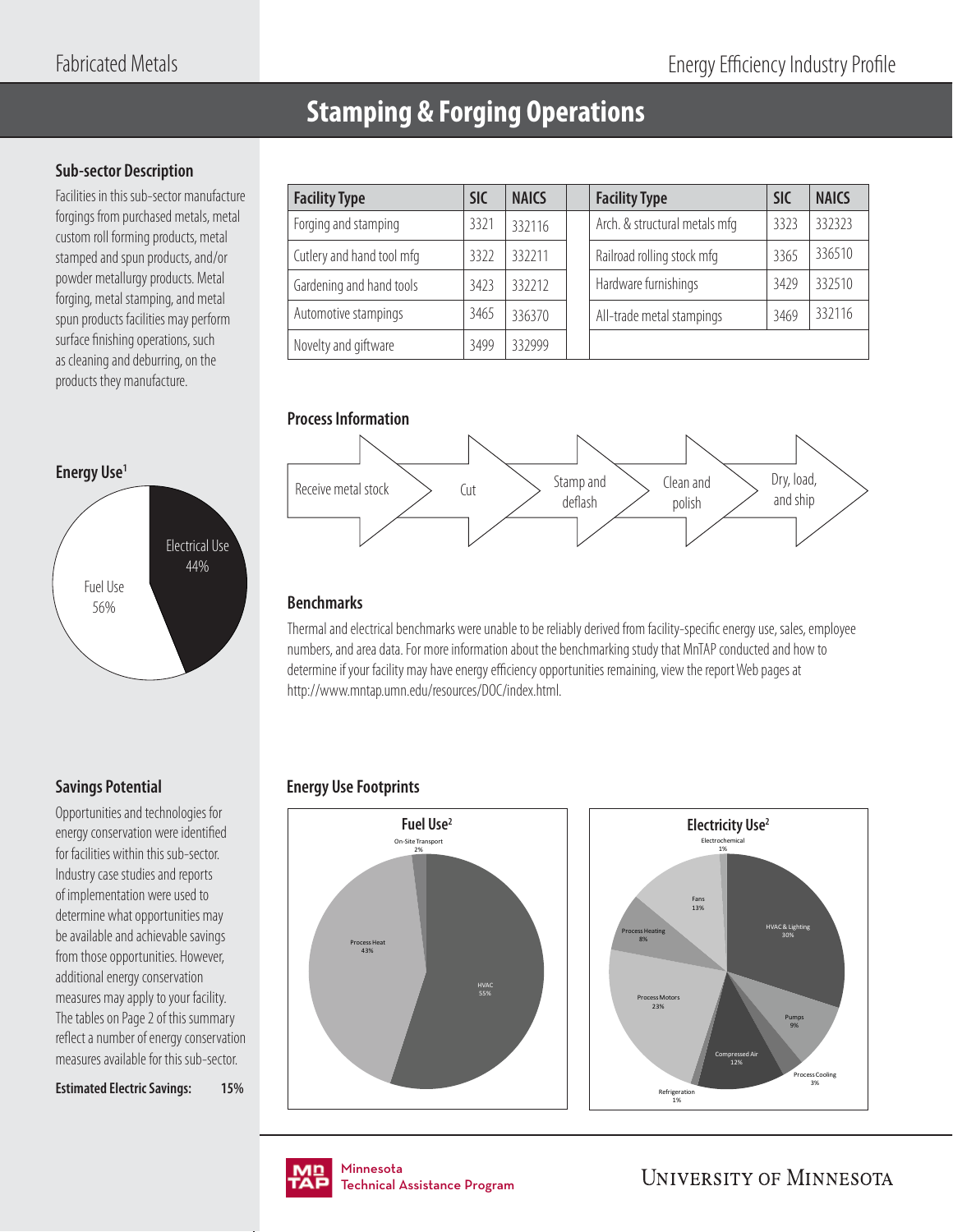MnTAP researched and analyzed this sub-sector for an electric utility. Therefore, fuel savings opportunities and an estimate of potential savings were not identified as part of MnTAP's industrial energy efficiency study.

#### **Electric Savings Estimate and Opportunities**

| <b>Improvement / Opportunity</b>                                                        | <b>Estimated</b><br>Payback | <b>Reported</b><br><b>Savings</b> | <b>Overall</b><br><b>Savings</b> |
|-----------------------------------------------------------------------------------------|-----------------------------|-----------------------------------|----------------------------------|
| Process Improvements and Optimization                                                   |                             |                                   |                                  |
| Reduce compressed air pressure to minimum required and repair leaks <sup>3</sup>        | $<$ 1 year                  | $2 - 6\%$                         |                                  |
| Update compressor controls and intake location <sup>4</sup>                             | $<$ 1 year                  | 3.4%                              |                                  |
| Replace motors with soft-start or ASD supplies <sup>5</sup>                             | 2 years                     | 1.5-30%                           |                                  |
| Properly size motors and pumps, select efficient replacements <sup>6</sup>              | 3 years                     | 2-30%                             |                                  |
| Turn off equipment when not in use or reduce power consumption in stand-by <sup>7</sup> | $<$ 1 year                  | 1.7%                              |                                  |
| Optimize plant power factor, install power factor correction devices <sup>8</sup>       | 1-2 years                   | $0.02\%$                          |                                  |
| Utilize energy-efficient belts <sup>9</sup>                                             | $<$ 1 year                  | $0 - 7.7\%$                       |                                  |
| <b>Facility HVAC Improvements</b>                                                       |                             |                                   |                                  |
| Facility HVAC improvements <sup>2</sup>                                                 | $<$ 1 year                  | $2 - 14%$                         |                                  |
| Lighting improvements <sup>10</sup>                                                     | 2 years                     | $3 - 20%$                         |                                  |
| <b>TOTAL ELECTRICAL SAVINGS ESTIMATE</b>                                                |                             |                                   | 15%                              |

### **References**

- 1 IAC Industrial Assessments. DOE. http://iac.rutgers.edu/database/assessments.php
- 2 C. Galitsky and E. Worrell. Energy Efficiency Improvement and Cost Savings Opportunities for the Vehicle Assembly Industry. Lawrence Berkley National Laboratory, January 2003.
- 3 IAC Industrial Assessments; DOE, http://iac.rutgers.edu/database/findassessment.php?ID=TA0067
- 4 IAC Industrial Assessments; DOE, http://iac.rutgers.edu/database/fi ndassessment.php?ID=SU0228
- 5 IAC Industrial Assessments; DOE, http://iac.rutgers.edu/database/findassessment.php?ID=SD0394
- <sup>6</sup> IAC Industrial Assessments; DOE, http://iac.rutgers.edu/database/findassessment.php?ID=OK0662
- 7 IAC Industrial Assessments; DOE, http://iac.rutgers.edu/database/findassessment.php?ID=SF0304
- 8 IAC Industrial Assessments; DOE, http://iac.rutgers.edu/database/findassessment.php?ID=UU0050
- 9 IAC Industrial Assessments; DOE, http://iac.rutgers.edu/database/findassessment.php?ID=SU0264
- <sup>10</sup> Reducing Industrial Electricity Costs An Automotive Case Study, A. Price and MH Ross, The Electricity Journal, July 1989: 40-51.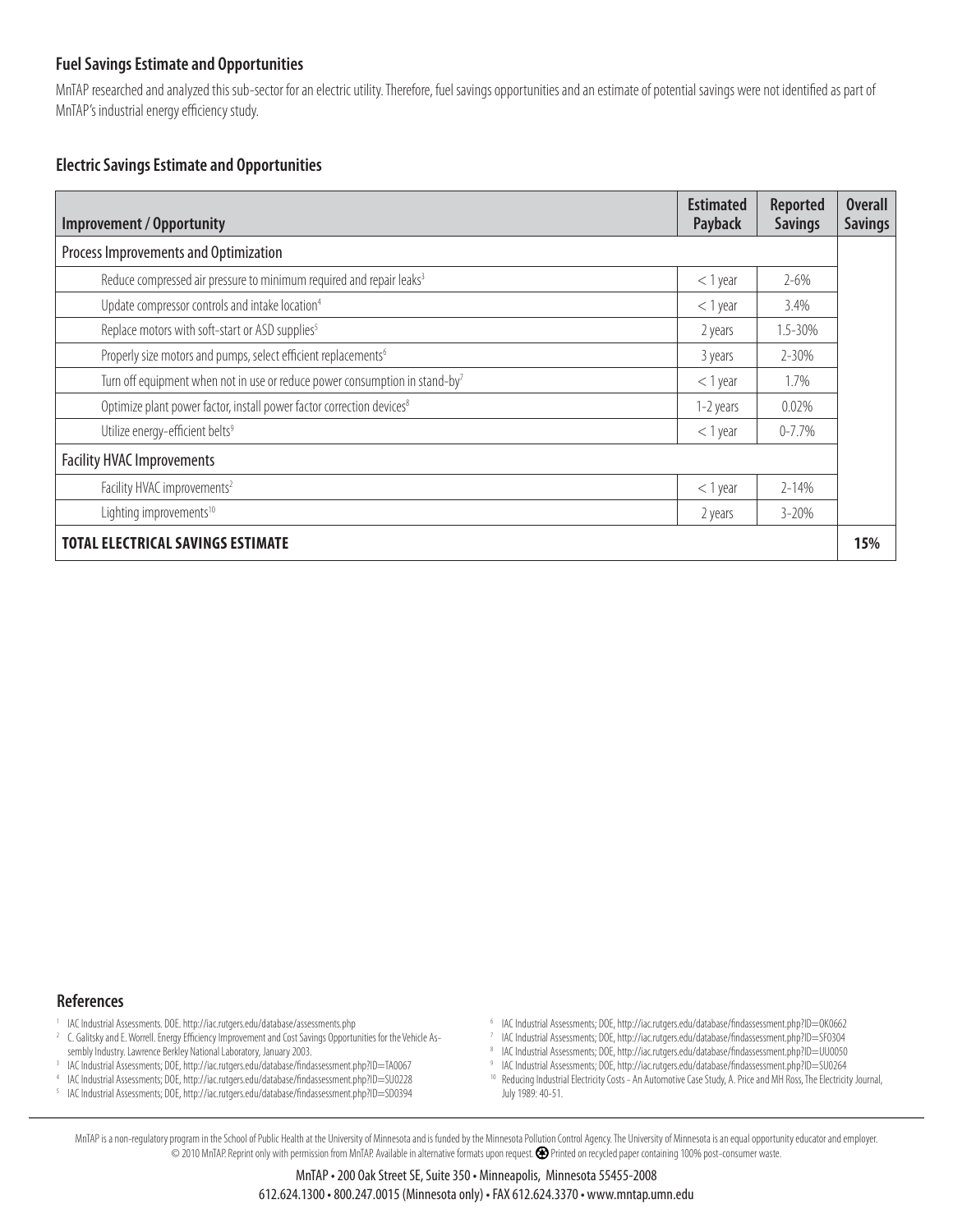# **Heat Treating**

# **Sub-sector Description**

Facilities that are primarily engaged in heat treating, such as annealing, hardening, and tempering metals and metal products for the trade are included in this sub-sector. Some facilities specialize in heat treating as their sole function, while others heat treat metal as part of larger operations: metal casting or metal fabrication.

| Facility Type             | <b>SIC</b> | <b>NAICS</b> |  |
|---------------------------|------------|--------------|--|
| Metal/steel heat treating | 3398       | 33281        |  |

#### **Process Information**



#### **Energy Use1**



# **Benchmarks**

Thermal and electrical benchmarks were unable to be reliably derived from facility-specific energy use, sales, employee numbers, and area data. For more information about the benchmarking study that MnTAP conducted and how to determine if your facility may have energy efficiency opportunities remaining, view the report Web pages at http://www.mntap.umn.edu/resources/DOC/index.html.

# **Energy Use Footprints**

Opportunities and technologies for energy conservation were identified for facilities within this sub-sector. Industry case studies and reports of implementation were used to determine what opportunities may be available and achievable savings from those opportunities. However, additional energy conservation measures may apply to your facility. The tables on Page 2 of this summary reflect a number of energy conservation measures available for this sub-sector.

**Savings Potential**

| <b>Estimated Fuel Savings:</b>     | 12% |
|------------------------------------|-----|
| <b>Estimated Electric Savings:</b> | 22% |







Minnesota .<br>Tochnical / Technical Assistance Program

Gas-fired Heaters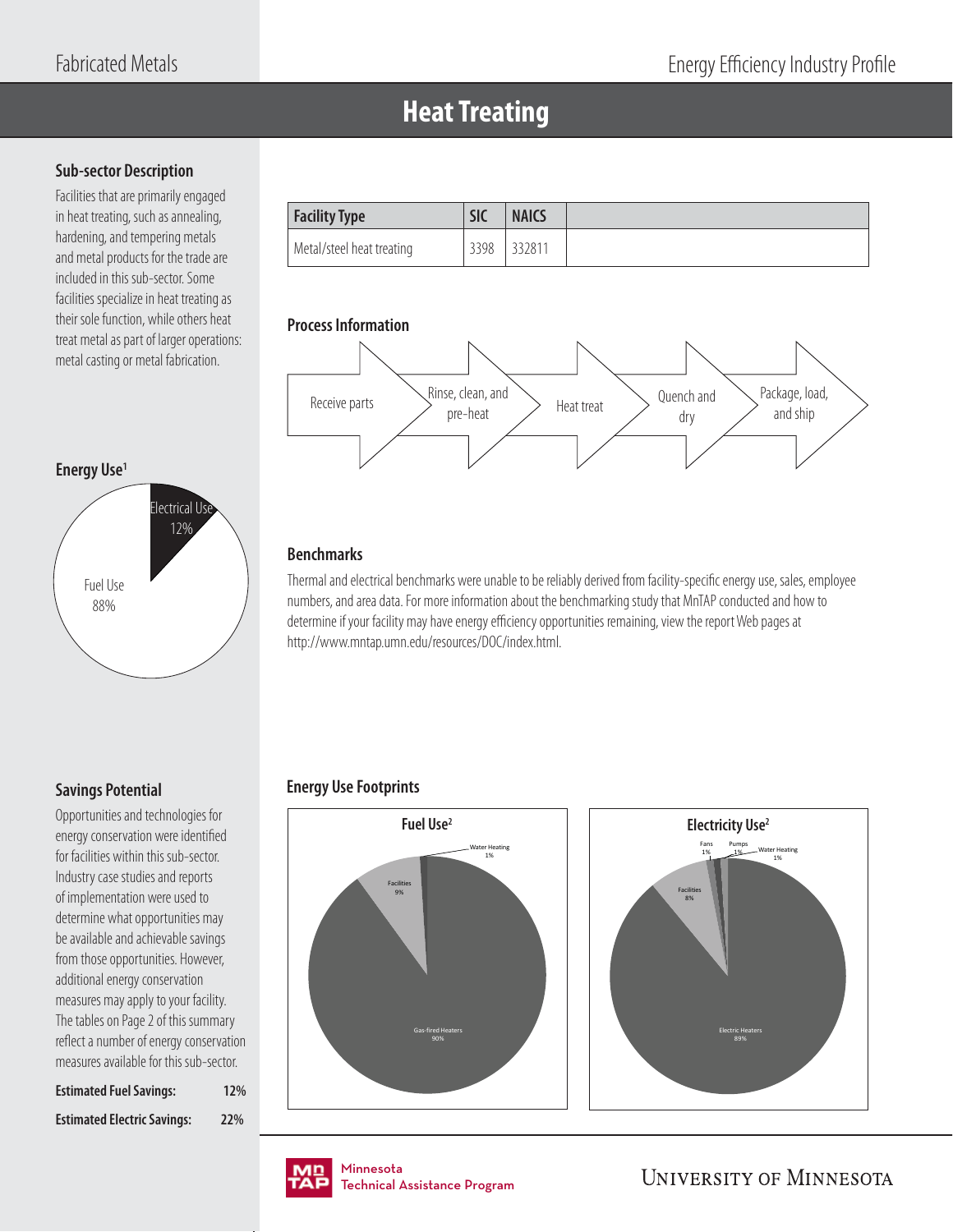| <b>Improvement / Opportunity</b>                                   | <b>Estimated</b><br>Payback | <b>Reported</b><br><b>Savings</b> | <b>Overall</b><br><b>Savings</b> |
|--------------------------------------------------------------------|-----------------------------|-----------------------------------|----------------------------------|
| Process Improvements                                               |                             |                                   |                                  |
| Use waste heat from hot flue gases to preheat combustion air       | 1-2 years                   | 14%                               |                                  |
| Reduce combustion air flow to optimum                              | $<$ 1 year                  | $1 - 2%$                          |                                  |
| Insulate bare equipment                                            | $<$ 1 year                  | $1 - 2%$                          |                                  |
| Increase insulation thickness                                      | $<$ 1 year                  | $0 - 1\%$                         |                                  |
| Improve air circulation with destratification fans / other methods | 1-2 years                   | $5 - 10\%$                        |                                  |
| <b>TOTAL FUEL SAVINGS ESTIMATE</b>                                 |                             |                                   | 12%                              |

#### **Electric Savings Estimate and Opportunities**

| Improvement / Opportunity                                                               | <b>Estimated</b><br>Payback | <b>Reported</b><br><b>Savings</b> | <b>Overall</b><br><b>Savings</b> |
|-----------------------------------------------------------------------------------------|-----------------------------|-----------------------------------|----------------------------------|
| Process Improvements and Optimization                                                   |                             |                                   |                                  |
| Reduce compressed air pressure to minimum required and repair leaks <sup>3</sup>        | $<$ 1 year                  | 4.3%                              |                                  |
| Update compressor controls and intake location <sup>4</sup>                             | $<$ 1 year                  | 3.4%                              |                                  |
| Replace motors with soft-start or ASD supplies <sup>5</sup>                             | 2 years                     | 1.5%                              |                                  |
| Properly size motors and pumps, select efficient replacements <sup>6</sup>              | 3 years                     | 1.9%                              |                                  |
| Utilize energy-efficient belts7                                                         | $<$ 1 year                  | $0.9\%$                           |                                  |
| Turn off equipment when not in use or reduce power consumption in stand-by <sup>8</sup> | $<$ 1 year                  | 1.7%                              |                                  |
| Optimize plant power factor, install power factor correction devices <sup>9</sup>       | 1-2 years                   | $0.02\%$                          |                                  |
| Process heat optimization and process equipment insulation <sup>10</sup>                | 3 years                     | 10.0%                             |                                  |
| <b>Facility HVAC Improvements</b>                                                       |                             |                                   |                                  |
| Facility HVAC improvements <sup>11</sup>                                                | $<$ 1 year                  | 11.0%                             |                                  |
| Lighting improvements <sup>12</sup>                                                     | 2 years                     | 2.6%                              |                                  |
| <b>TOTAL ELECTRICAL SAVINGS ESTIMATE</b>                                                |                             |                                   | 22%                              |

#### **References**

- 1 IAC Industrial Assessments. DOE. http://iac.rutgers.edu/database/assessments.php
- 2 Journal of Heat Treating, 1989, SOderstrom and Lewald, http://www.springerlink.com/content/ h9266765hn831827/fulltext.pdf.
- <sup>3</sup> IAC Industrial Assessments; DOE, http://iac.rutgers.edu/database/findassessment.php?ID=TA0067
- 4 IAC Industrial Assessments; DOE, http://iac.rutgers.edu/database/fi ndassessment.php?ID=SU0228
- 5 IAC Industrial Assessments; DOE, http://iac.rutgers.edu/database/fi ndassessment.php?ID=SD0394
- 6 IAC Industrial Assessments; DOE, http://iac.rutgers.edu/database/fi ndassessment.php?ID=OK0662
- <sup>7</sup> IAC Industrial Assessments; DOE, http://iac.rutgers.edu/database/findassessment.php?ID=SU0264
- 8 IAC Industrial Assessments; DOE, http://iac.rutgers.edu/database/findassessment.php?ID=SF0304
- <sup>9</sup> IAC Industrial Assessments; DOE, http://iac.rutgers.edu/database/findassessment.php?ID=UU0050
- 10 DOE Best Practices; http://www1.eere.energy.gov/industry/bestpractices/pdfs/em\_proheat\_seven.pdf
- <sup>11</sup> IAC Industrial Assessments; DOE, http://iac.rutgers.edu/database/findassessment.php?ID=WI0504
- <sup>12</sup> IAC Industrial Assessments; DOE, http://iac.rutgers.edu/database/findassessment.php?ID=IC0026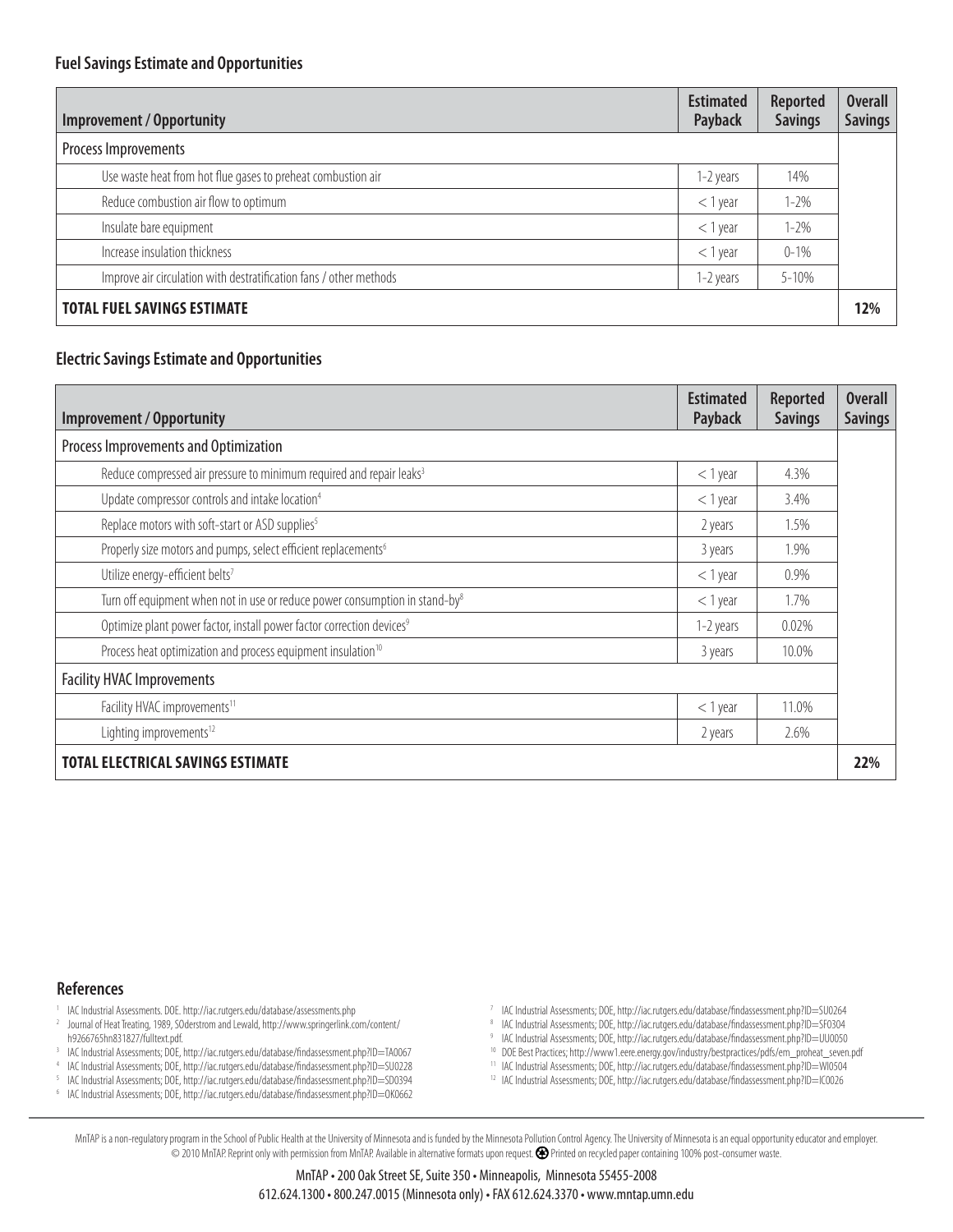# **Machine Shops**

# **Sub-sector Description**

This sub-sector includes facilities that are engaged in machining metal and plastic parts and parts of other composite materials on a job or order basis. Generally machine shop jobs are low volume using machine tools such as lathes (including computer numerically controlled); automatic screw machines; and machines for boring, grinding, and milling.



# **Savings Potential**

Opportunities and technologies for energy conservation were identified for facilities within this sub-sector. Industry case studies and reports of implementation were used to determine what opportunities may be available and achievable savings from those opportunities. However, additional energy conservation measures may apply to your facility. The tables on Page 2 of this summary reflect a number of energy conservation measures available for this sub-sector.

| <b>Estimated Fuel Savings:</b>     | 15% |
|------------------------------------|-----|
| <b>Estimated Electric Savings:</b> | 9%  |

| <b>Facility Type</b>         | <b>SIC</b> | <b>NAICS</b> | <b>Facility Type</b>        | <b>SIC</b> | <b>NAICS</b> |
|------------------------------|------------|--------------|-----------------------------|------------|--------------|
| Machine jobs, general        | 3544       | 332710       | Spring and wire product mfg | 3495       | 332611       |
| Screw machining              | 3452       | 332722       | Fabricated wire product mfg | 3496       | 332618       |
| Turned product and screw mfg | 3451       | 332721       |                             |            |              |

# **Process Information**



# **Benchmarks**

The following thermal and/or electrical benchmarks were derived from facility-specific energy use, employee numbers, and area data for the facilities that MnTAP analyzed. These benchmarks can be used to predict how efficient your facility is in comparison to peer facilities. If your facility's energy use is less efficient than your peers, there may be energy conservation opportunities available. The benchmarks included have been tested for reliability; however, they should be used with some caution. For more information on the benchmarking study including how to use the benchmarks, view the report Web pages at http://www.mntap.umn.edu/resources/DOC/index.html.

|                    | <b>Most efficient</b><br>25% | More efficient<br>25% | Less efficient<br>25% | <b>Least efficient</b><br>25% |
|--------------------|------------------------------|-----------------------|-----------------------|-------------------------------|
| kWh/square feet    | < 14                         | $14 - 22$             | $22 - 34$             | > 34                          |
| kWh/employee       | < 6.090                      | $6,090 - 11,242$      | $11,242 - 20,752$     | > 20.752                      |
| therms/square feet | < 0.15                       | $0.15 - 0.27$         | $0.27 - 0.47$         | > 0.47                        |

# **Energy Use Footprints**





Minnesota .<br>Tochnical / Technical Assistance Program

**UNIVERSITY OF MINNESOTA** 

Process Cooling 3%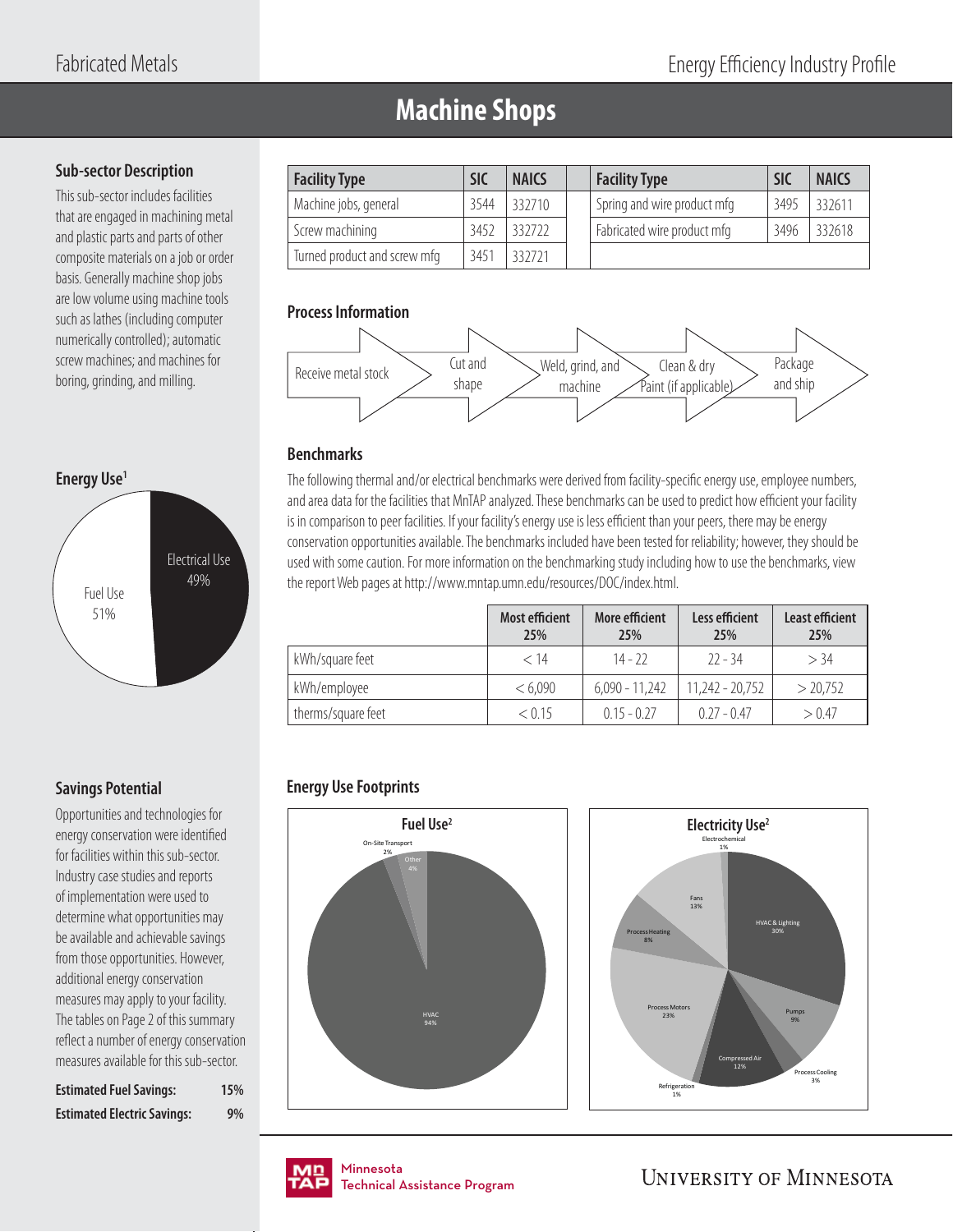| <b>Improvement / Opportunity</b>                                                              | <b>Estimated</b><br>Payback | <b>Reported</b><br><b>Savings</b> | <b>Overall</b><br><b>Savings</b> |
|-----------------------------------------------------------------------------------------------|-----------------------------|-----------------------------------|----------------------------------|
| Process Improvement and Optimization                                                          |                             |                                   |                                  |
| Process heat system optimization <sup>3</sup>                                                 |                             |                                   |                                  |
| Boiler O <sub>2</sub> tuning <sup>4</sup>                                                     | $<$ 2 years                 | 1%                                |                                  |
| Place insulating materials around ovens and hot water heaters/boilers <sup>5</sup>            | 2 years                     | 6%                                |                                  |
| Heat recovery of flue gas to preheat combustion air or heat secondary operations <sup>6</sup> | 5 years                     | 2%                                |                                  |
| Recover heat from process equipment <sup>7</sup>                                              | 2 years                     | 2%                                |                                  |
| Recover heat from compressed air system <sup>8</sup>                                          | 4 years                     | 2%                                |                                  |
| <b>Facility HVAC Improvements</b>                                                             |                             |                                   |                                  |
| Reduce make-up air <sup>9</sup>                                                               | 2 years                     | 4%                                |                                  |
| Use efficient building insulation <sup>10</sup>                                               | 2 years                     | 4%                                |                                  |
| Use radiant heating for spot area heating <sup>11</sup>                                       | $<$ 1 year                  | 6%                                |                                  |
| <b>TOTAL FUEL SAVINGS ESTIMATE</b>                                                            |                             |                                   | 15%                              |

# **Electric Savings Estimate and Opportunities**

| <b>Improvement / Opportunity</b>                                                         | <b>Estimated</b><br>Payback | <b>Reported</b><br><b>Savings</b> | <b>Overall</b><br><b>Savings</b> |
|------------------------------------------------------------------------------------------|-----------------------------|-----------------------------------|----------------------------------|
| Process Improvements and Optimization                                                    |                             |                                   |                                  |
| Reduce compressed air pressure to minimum required and repair leaks <sup>12</sup>        | $<$ 1 year                  | 4-9%                              |                                  |
| Update compressor controls and intake location <sup>13</sup>                             | $<$ 1 year                  | 3.4%                              |                                  |
| Replace motors with soft-start or ASD supplies <sup>14</sup>                             | 2 years                     | 1.5%                              |                                  |
| Properly size motors and pumps, select efficient replacements <sup>15</sup>              | 3 years                     | $1 - 4%$                          |                                  |
| Turn off equipment when not in use or reduce power consumption in stand-by <sup>16</sup> | $<$ 1 year                  | 1.7%                              |                                  |
| Optimize plant power factor, install power factor correction devices <sup>17</sup>       | 1-2 years                   | $0.02\%$                          |                                  |
| Fan and paint ventilation optimization and modification <sup>2</sup>                     | 2-3 years                   | 5.0%                              |                                  |
| Welding control and inverter technologies <sup>18</sup>                                  | 5 years                     | 5.0%                              |                                  |
| <b>Facility HVAC Improvements</b>                                                        |                             |                                   |                                  |
| Facility HVAC improvements <sup>2</sup>                                                  | $<$ 1 year                  | $1 - 2\%$                         |                                  |
| Lighting improvements <sup>19</sup>                                                      | 2 years                     | $3 - 6\%$                         |                                  |
| <b>TOTAL ELECTRICAL SAVINGS ESTIMATE</b>                                                 |                             |                                   | 9%                               |

#### **References**

- IAC Industrial Assessments. DOE. http://iac.rutgers.edu/database/assessments.php
- 2 C. Galitsky and E. Worrell. Energy Efficiency Improvement and Cost Savings Opportunities for the Vehicle Assembly Industry. Lawrence Berkley National Laboratory, January 2003.
- http://www1.eere.energy.gov/industry/bestpractices/pdfs/em\_proheat\_seven.pdf
- 4 IAC Industrial Assessments. DOE. http://iac.rutgers.edu/database/findassessment.php?ID=MO0112
- 5 IAC Industrial Assessments. DOE. http://iac.rutgers.edu/database/findassessment.php?ID=OK0239
- 6 IAC Industrial Assessments. DOE. http://iac.rutgers.edu/database/findassessment.php?ID=WV0234
- IAC Industrial Assessments. DOE. http://iac.rutgers.edu/database/findassessment.php?ID=IA0032
- <sup>8</sup> IAC Industrial Assessments. DOE. http://iac.rutgers.edu/database/findassessment.php?ID=IA130 9
- IAC Industrial Assessments. DOE. http://iac.rutgers.edu/database/findassessment.php?ID=WI0350 <sup>10</sup> IAC Industrial Assessments. DOE. http://iac.rutgers.edu/database/findassessment.php?ID=ME0277
- <sup>11</sup> IAC Industrial Assessments. DOE. http://iac.rutgers.edu/database/findassessment.php?ID=BD0205
- <sup>12</sup> IAC Industrial Assessments; DOE, http://iac.rutgers.edu/database/findassessment.php?ID=TA0067
- 13 IAC Industrial Assessments; DOE, http://iac.rutgers.edu/database/findassessment.php?ID=SU0228
- <sup>14</sup> IAC Industrial Assessments; DOE, http://iac.rutgers.edu/database/findassessment.php?ID=SD0394
- 15 IAC Industrial Assessments; DOE, http://iac.rutgers.edu/database/findassessment.php?ID=OK0662
- <sup>16</sup> IAC Industrial Assessments; DOE, http://iac.rutgers.edu/database/findassessment.php?ID=SF0304
- <sup>17</sup> IAC Industrial Assessments; DOE, http://iac.rutgers.edu/database/findassessment.php?ID=UU0050
- 18 http://www.americanmachinist.com/304/Issue/Article/False/9124/Issue
- 19 A. Price and M.H. Ross. Reducing Industrial Electricity Costs An Automotive Case Study. The Electricity Journal, July 1989: 40-51.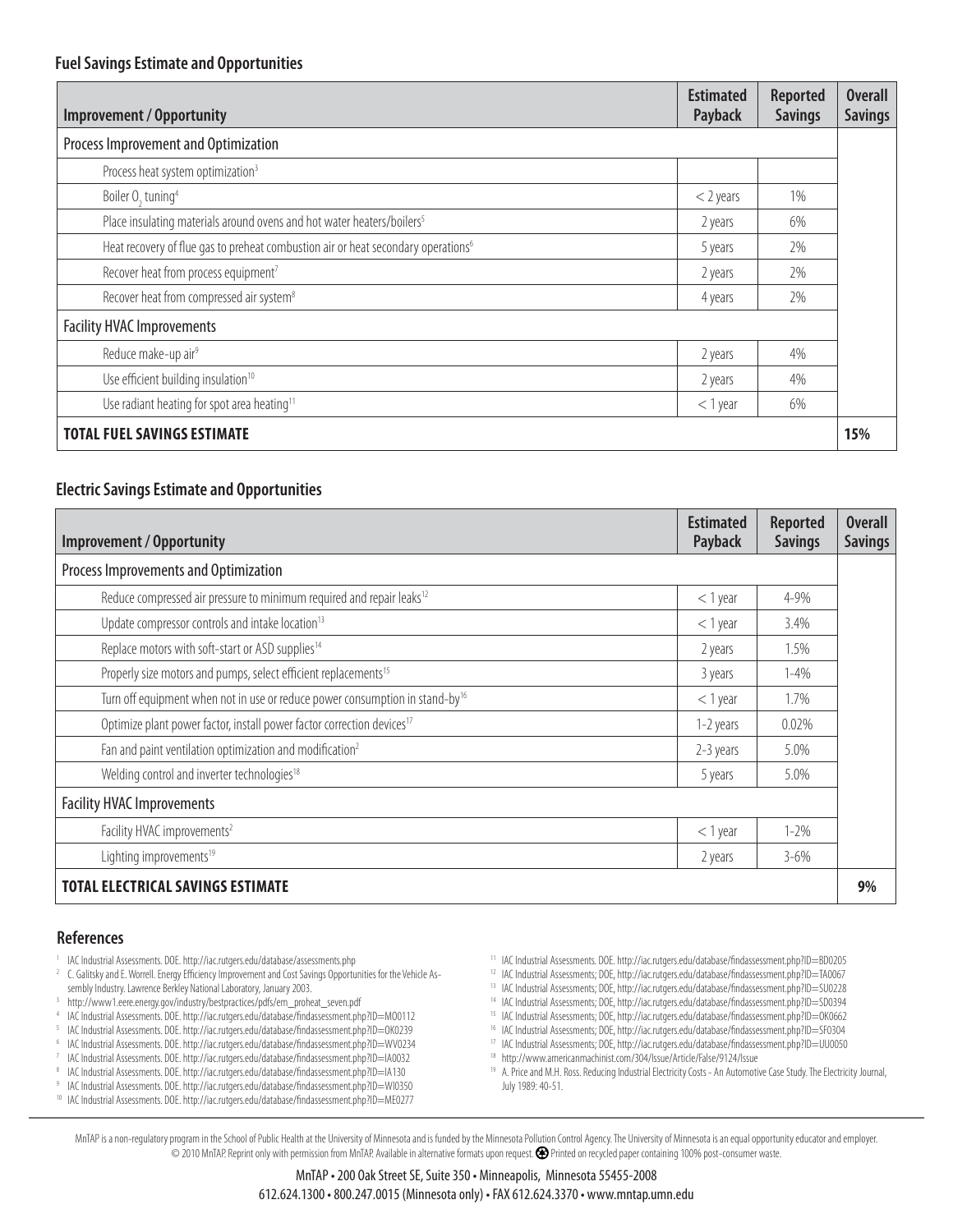# **Industrial Equipment Manufacturing**

# **Sub-sector Description**

Facilities in this sub-sector create end products that apply mechanical force, for example, the application of gears and levers, to perform work. Some important processes for the manufacture of machinery are forging, stamping, bending, forming, and machining that are used to shape individual pieces of metal. Processes, such as welding and assembling are used to join separate parts together.



# **Savings Potential**

Opportunities and technologies for energy conservation were identified for facilities within this sub-sector. Industry case studies and reports of implementation were used to determine what opportunities may be available and achievable savings from those opportunities. However, additional energy conservation measures may apply to your facility. The tables on Page 2 of this summary reflect a number of energy conservation measures available for this sub-sector.

| <b>Estimated Fuel Savings:</b>     | 21% |
|------------------------------------|-----|
| <b>Estimated Electric Savings:</b> | 13% |

| <b>Facility Type</b>      | <b>SIC</b> | <b>NAICS</b> | <b>Facility Type</b>      | <b>SIC</b> | <b>NAICS</b> |
|---------------------------|------------|--------------|---------------------------|------------|--------------|
| Heat exchanger/boiler mfg | 3559       | 332410       | Motors, pump, and fan mfg | 3621       | 333612       |
| Metal working machinery   | 3549       | 333518       | General machinery mfg     | 3599       | 333120       |
| Industrial machinery mfg  | 3523       | 333120       |                           |            |              |

# **Process Information**



# **Benchmarks**

The following thermal and/or electrical benchmarks were derived from facility-specific energy use, employee numbers, and area data for the facilities that MnTAP analyzed. These benchmarks can be used to predict how efficient your facility is in comparison to peer facilities. If your facility's energy use is less efficient than your peers, there may be energy conservation opportunities available. The benchmarks included have been tested for reliability; however, they should be used with some caution. For more information on the benchmarking study including how to use the benchmarks, view the report Web pages at http://www.mntap.umn.edu/resources/DOC/index.html.

|                 | <b>Most efficient</b><br>25% | More efficient<br>25% | Less efficient<br>25% | <b>Least efficient</b><br>25% |
|-----------------|------------------------------|-----------------------|-----------------------|-------------------------------|
| kWh/employee    | < 2.940                      | $2.940 - 5.577$       | $5.577 - 10.577$      | >10.577                       |
| therms/employee | < 174                        | 174 - 337             | $337 - 653$           | >653                          |

# **Energy Use Footprints**





**UNIVERSITY OF MINNESOTA** 

HVAC & Lighting 30%

Pumps 9%

Process Cooling 3%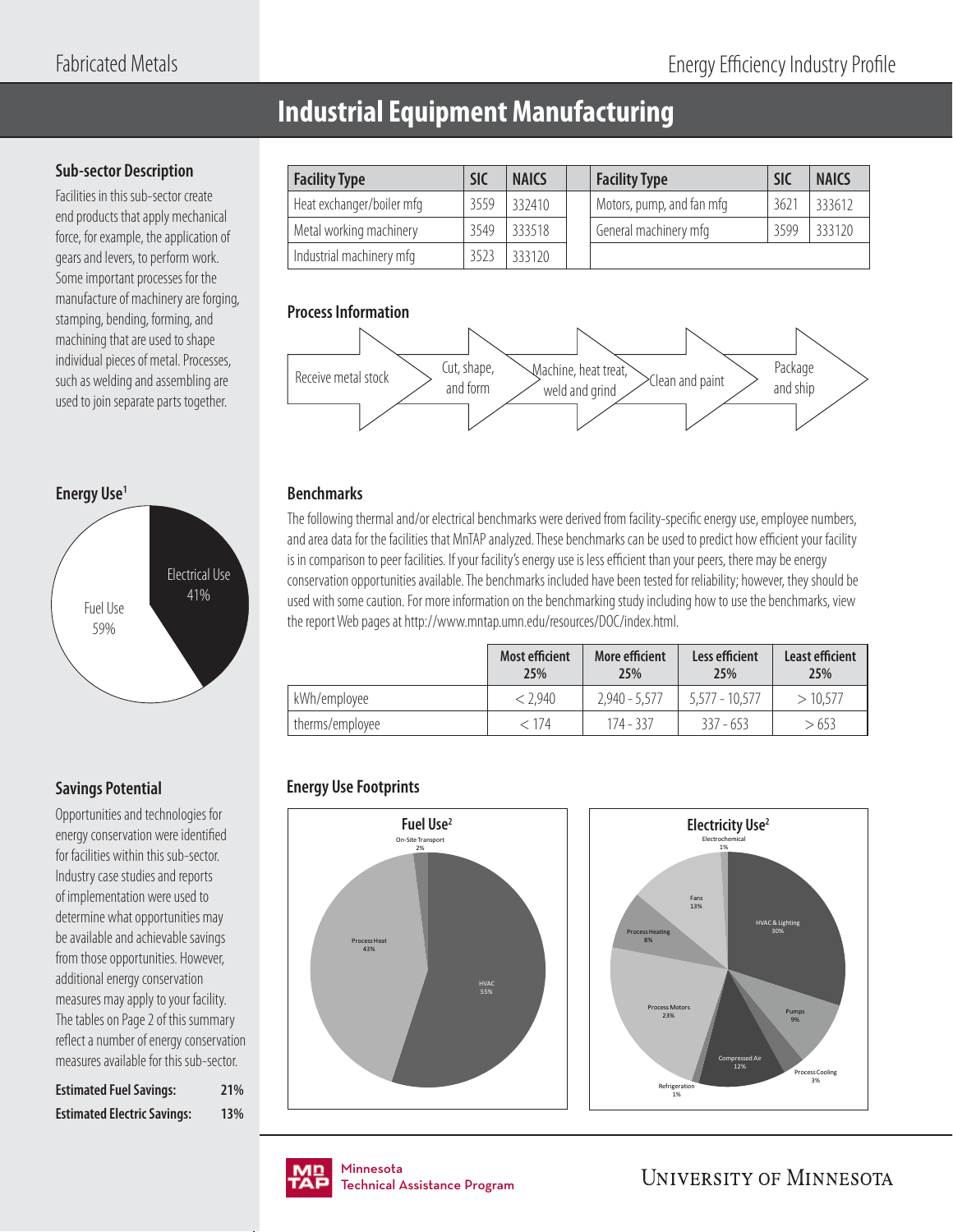| <b>Improvement / Opportunity</b>                                                 | <b>Estimated</b><br>Payback | <b>Reported</b><br><b>Savings</b> | <b>Overall</b><br><b>Savings</b> |
|----------------------------------------------------------------------------------|-----------------------------|-----------------------------------|----------------------------------|
| Process Improvement and Optimization                                             |                             |                                   |                                  |
| Process heat system optimization <sup>3</sup>                                    |                             |                                   |                                  |
| Boiler O <sub>2</sub> tuning                                                     | $<$ 2 years                 | 5%                                |                                  |
| Place insulating materials around ovens, seal ovens, cover openings              | 2 years                     | 2%                                |                                  |
| Improve process measurements, control, and calibration                           | 2 years                     | 5%                                |                                  |
| Heat recovery of flue gas to preheat combustion air or heat secondary operations | 5 years                     | 10%                               |                                  |
| Use radiant heat for spot heating parts <sup>4</sup>                             | $> 5$ years                 | 1%                                |                                  |
| Modify processes to reduce cure times and overheating                            | 2-3 years                   | 5%                                |                                  |
| <b>Facility HVAC Improvements</b>                                                |                             |                                   |                                  |
| Reduce make-up air, push/pull ventilation <sup>5</sup>                           | 2 years                     | 5%                                |                                  |
| Use efficient building insulation <sup>6</sup>                                   | $>$ 3 years                 | 8%                                |                                  |
| Use radiant heating for spot area heating <sup>7</sup>                           | $<$ 1 year                  | 5%                                |                                  |
| <b>TOTAL FUEL SAVINGS ESTIMATE</b>                                               |                             |                                   | 21%                              |

#### **Electric Savings Estimate and Opportunities**

| <b>Improvement / Opportunity</b>                                                         | <b>Estimated</b><br>Payback | <b>Reported</b><br><b>Savings</b> | <b>Overall</b><br><b>Savings</b> |
|------------------------------------------------------------------------------------------|-----------------------------|-----------------------------------|----------------------------------|
| Process Improvements and Optimization                                                    |                             |                                   |                                  |
| Reduce compressed air pressure and repair leaks <sup>8</sup>                             | $<$ 1 year                  | 4-9%                              |                                  |
| Update compressor controls and intake location <sup>9</sup>                              | $<$ 1 year                  | 3.4%                              |                                  |
| Replace motors with soft-start or ASD supplies <sup>10</sup>                             | 2 years                     | $1.5 - 4\%$                       |                                  |
| Properly size motors and pumps, efficient replacements <sup>11</sup>                     | 3 years                     | 1.9%                              |                                  |
| Utilize energy-efficient belts <sup>12</sup>                                             | $<$ 1 year                  | $0.9\%$                           |                                  |
| Turn off equipment when not in use or reduce power consumption in stand-by <sup>13</sup> | $<$ 1 year                  | 1.7%                              |                                  |
| Optimize plant power factor, install correction devices <sup>14</sup>                    | 2 years                     | $0.02\%$                          |                                  |
| Welding control and inverter technologies <sup>15</sup>                                  | 5 years                     | $2 - 5\%$                         |                                  |
| <b>Facility HVAC Improvements</b>                                                        |                             |                                   |                                  |
| Facility HVAC improvements <sup>16</sup>                                                 | $<$ 1 year                  | $1 - 11\%$                        |                                  |
| Lighting improvements <sup>17</sup>                                                      | 2 years                     | $1 - 6\%$                         |                                  |
| <b>TOTAL ELECTRICAL SAVINGS ESTIMATE</b>                                                 |                             |                                   | 13%                              |

#### **References**

- IAC Industrial Assessments. DOE. http://iac.rutgers.edu/database/assessments.php
- 2 DOE Heavy Machinery Manufacturing Footprint. http:///www1.eere.energy.gov/industry/energy\_systems/pdfs/ machinery\_footprint.pdf
- http://www1.eere.energy.gov/industry/bestpractices/pdfs/em\_proheat\_seven.pdf
- 4 IAC Industrial Assessments. DOE. http://iac.rutgers.edu/database/findassessment.php?ID=BD0287
- 5 IAC Industrial Assessments. DOE. http://iac.rutgers.edu/database/findassessment.php?ID=MA0551
- 6 IAC Industrial Assessments. DOE. http://iac.rutgers.edu/database/findassessment.php?ID=UD0280 7
- <sup>7</sup> IAC Industrial Assessments. DOE. http://iac.rutgers.edu/database/findassessment.php?ID=UU0058<br><sup>8</sup> IAC Industrial Assessments: DOE. http://iac.rutgers.edu/database/findassessment.php?ID=TA0067 IAC Industrial Assessments; DOE, http://iac.rutgers.edu/database/findassessment.php?ID=TA0067
- <sup>9</sup> IAC Industrial Assessments; DOE, http://iac.rutgers.edu/database/findassessment.php?ID=SU0228
- <sup>10</sup> IAC Industrial Assessments; DOE, http://iac.rutgers.edu/database/findassessment.php?ID=SD0394 <sup>11</sup> IAC Industrial Assessments; DOE, http://iac.rutgers.edu/database/findassessment.php?ID=OK0662
- <sup>12</sup> IAC Industrial Assessments; DOE, http://iac.rutgers.edu/database/findassessment.php?ID=SU0264
- <sup>13</sup> IAC Industrial Assessments; DOE, http://iac.rutgers.edu/database/findassessment.php?ID=SF0304
- <sup>14</sup> IAC Industrial Assessments; DOE, http://iac.rutgers.edu/database/findassessment.php?ID=UU0050
- 15 http://www.americanmachinist.com/304/Issue/Article/False/9124/Issue
- <sup>16</sup> IAC Industrial Assessments; DOE, http://iac.rutgers.edu/database/findassessment.php?ID=WI0504
- <sup>17</sup> IAC Industrial Assessments; DOE, http://iac.rutgers.edu/database/findassessment.php?ID=UM0238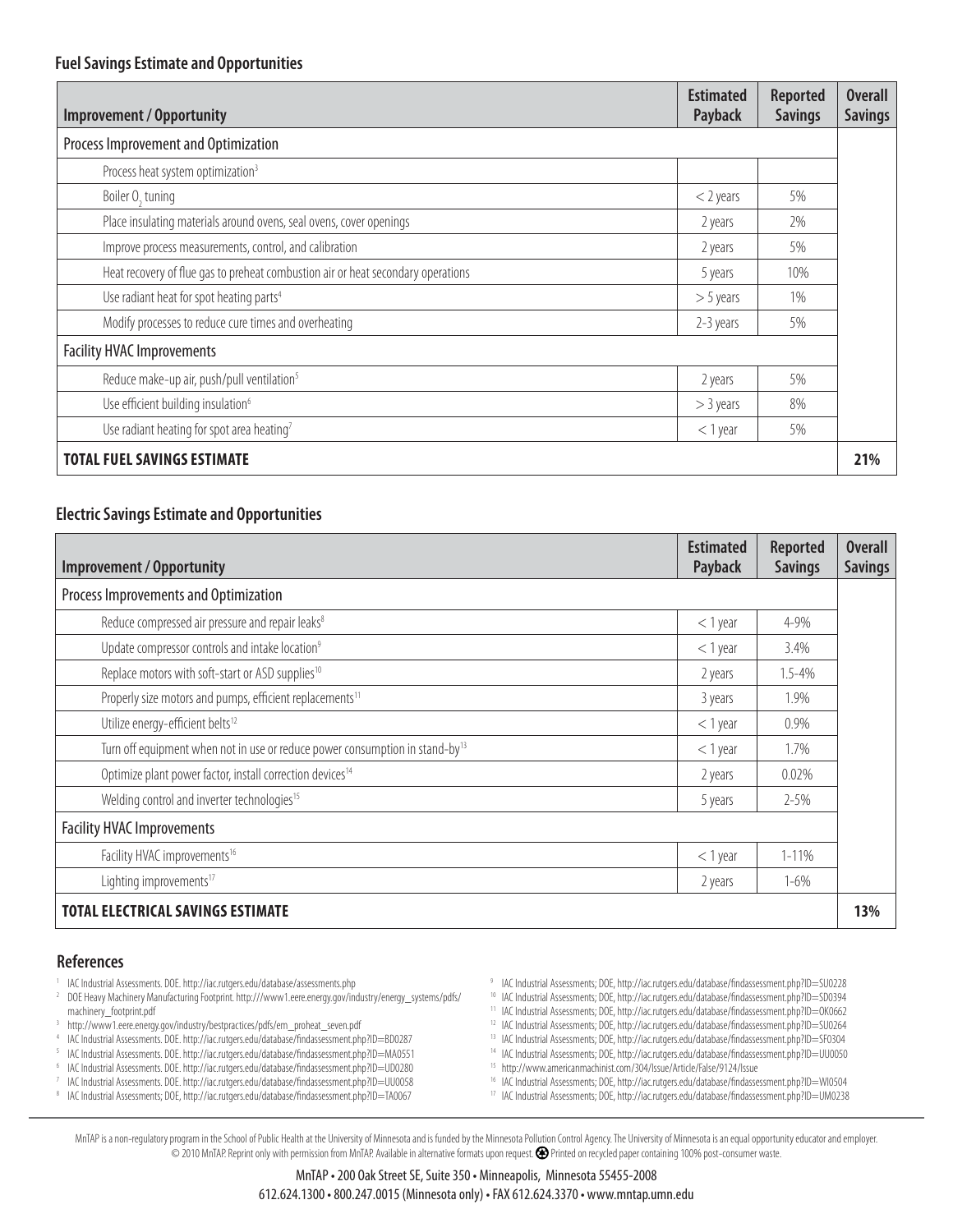# **Plating, Polishing, Coating, and Finishing**

#### **Sub-sector Description**

This sub-sector includes facilities engaged in engraving, chasing, or etching metals and metal products; electroplating, plating, anodizing, coloring, and finishing metals and metal products; and providing other metal surfacing services for the trade. Facilities in this industry generally coat, engrave, and metal formed products fabricated elsewhere.



#### **Process Information**



# **Benchmarks**

The following thermal and/or electrical benchmarks were derived from facility-specific energy use, employee numbers, and area data for the facilities that MnTAP analyzed. These benchmarks can be used to predict how efficient your facility is in comparison to peer facilities. If your facility's energy use is less efficient than your peers, there may be energy conservation opportunities available. The benchmarks included have been tested for reliability; however, they should be used with some caution. For more information on the benchmarking study including how to use the benchmarks, view the report Web pages at http://www.mntap.umn.edu/resources/DOC/index.html.

|                    | <b>Most efficient</b><br>25% | More efficient<br>25% | Less efficient<br>25% | <b>Least efficient</b><br>25% |
|--------------------|------------------------------|-----------------------|-----------------------|-------------------------------|
| kWh/square feet    | $<$ 21                       | $21 - 31$             | $31 - 47$             | >47                           |
| kWh/employee       | < 16,390                     | $16,390 - 25,656$     | 25,656 - 40,160       | >40,160                       |
| therms/square feet | < 117                        | $1.17 - 2.53$         | $2.53 - 5.47$         | > 5.47                        |

# **Energy Use Footprints**







# **Savings Potential**

Opportunities and technologies for energy conservation were identified for facilities within this sub-sector. Industry case studies and reports of implementation were used to determine what opportunities may be available and achievable savings from those opportunities. However, additional energy conservation measures may apply to your facility. The tables on Page 2 of this summary reflect a number of energy conservation measures available for this sub-sector.

| <b>Estimated Fuel Savings:</b>     | 25% |
|------------------------------------|-----|
| <b>Estimated Electric Savings:</b> | 17% |

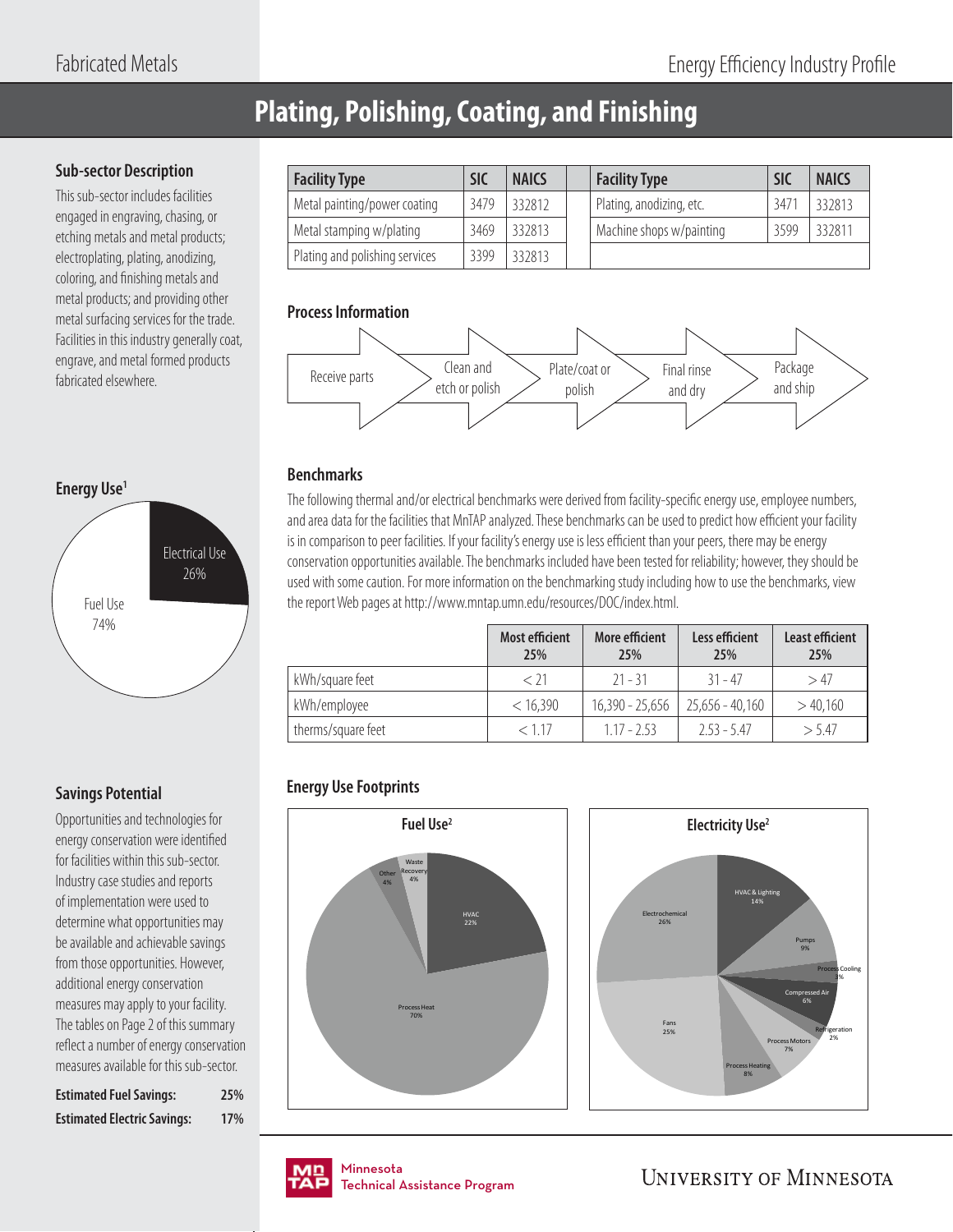| <b>Improvement / Opportunity</b>                                                              | <b>Estimated</b><br><b>Payback</b> | <b>Reported</b><br><b>Savings</b> | <b>Overall</b><br><b>Savings</b> |
|-----------------------------------------------------------------------------------------------|------------------------------------|-----------------------------------|----------------------------------|
| Process Improvement and Optimization                                                          |                                    |                                   |                                  |
| Process heat system optimization <sup>3</sup>                                                 |                                    |                                   |                                  |
| Boiler O <sub>2</sub> tuning <sup>4</sup>                                                     | $<$ 2 years                        | 5-25%                             |                                  |
| Place insulating materials around ovens and hot water heaters/boilers <sup>5</sup>            | 2 years                            | 6%                                |                                  |
| Heat recovery of flue gas to preheat combustion air or heat secondary operations <sup>6</sup> | 5 years                            | $10 - 25%$                        |                                  |
| Recovery heat from process equipment <sup>7</sup>                                             | 2 years                            | 2%                                |                                  |
| Recover heat from compressed air system <sup>8</sup>                                          | 4 years                            | 2%                                |                                  |
| Use adequate insulation and maintain                                                          | 2 years                            | $2 - 15%$                         |                                  |
| Calibrate and maintain process sensors and control                                            | 2 years                            | $5 - 10%$                         |                                  |
| Heat transfer improvement allowing better convection/radiation                                | $>$ 3 years                        | 5-15%                             |                                  |
| Modify processes to reduce soak times and overheating                                         | 2-3 years                          | $5 - 10%$                         |                                  |
| <b>Facility HVAC Improvements</b>                                                             |                                    |                                   |                                  |
| Reduce make-up air, push/pull ventilation <sup>3</sup>                                        | 2 years                            | 5%                                |                                  |
| Use efficient building insulation <sup>4</sup>                                                | $>$ 3 years                        | 8%                                |                                  |
| Use radiant heating for spot area heating <sup>5</sup>                                        | $<$ 1 year                         | 5%                                |                                  |
| <b>TOTAL FUEL SAVINGS ESTIMATE</b>                                                            |                                    |                                   | 25%                              |

#### **Electric Savings Estimate and Opportunities**

| <b>Improvement / Opportunity</b>                                                   | <b>Estimated</b><br>Payback | <b>Reported</b><br><b>Savings</b> | <b>Overall</b><br><b>Savings</b> |
|------------------------------------------------------------------------------------|-----------------------------|-----------------------------------|----------------------------------|
| Process Improvements and Optimization                                              |                             |                                   |                                  |
| Electrochemical process efficiency <sup>2</sup>                                    | $>$ 3 years                 | 5%                                |                                  |
| Pump optimization <sup>12</sup>                                                    | 2 years                     | 5%                                |                                  |
| Process motor optimization and load reduction <sup>13</sup>                        | $<$ 2 years                 | 4%                                |                                  |
| Reduce ventilation <sup>14</sup>                                                   | 2.5 years                   | 2%                                |                                  |
| Compressed air improvements, cold air intake, fix leaks and controls <sup>15</sup> | $<$ 1 year                  | 9%                                |                                  |
| <b>Facility HVAC Improvements</b>                                                  |                             |                                   |                                  |
| Facility HVAC improvements <sup>16</sup>                                           | $<$ 1 year                  | 1%                                |                                  |
| Lighting improvements <sup>17</sup>                                                | 2 years                     | 5%                                |                                  |
| <b>TOTAL ELECTRICAL SAVINGS ESTIMATE</b>                                           |                             |                                   | 17%                              |

#### **References**

- 1 IAC Industrial Assessments. DOE. http://iac.rutgers.edu/database/assessments.php
- <sup>2</sup> Energy Center of Wisconsin Publication 319-2. Metal Finishers Technical Supplement. 2006.
- http://www1.eere.energy.gov/industry/bestpractices/pdfs/em\_proheat\_seven.pdf 4
- IAC Industrial Assessments. DOE. http://iac.rutgers.edu/database/findassessment.php?ID=MO0112
- <sup>5</sup> IAC Industrial Assessments. DOE. http://iac.rutgers.edu/database/findassessment.php?ID=OK0239 <sup>6</sup> IAC Industrial Assessments. DOE. http://iac.rutgers.edu/database/findassessment.php?ID=WV0234
- 7 IAC Industrial Assessments. DOE. http://iac.rutgers.edu/database/fi ndassessment.php?ID=IA0032
- <sup>8</sup> IAC Industrial Assessments. DOE. http://iac.rutgers.edu/database/findassessment.php?ID=IA130
- <sup>9</sup> IAC Industrial Assessments. DOE. http://iac.rutgers.edu/database/findassessment.php?ID=WI0350
- <sup>10</sup> IAC Industrial Assessments. DOE. http://iac.rutgers.edu/database/findassessment.php?ID=ME0277 <sup>11</sup> IAC Industrial Assessments. DOE. http://iac.rutgers.edu/database/findassessment.php?ID=BD0205
- <sup>12</sup> IAC Industrial Assessments; DOE, http://iac.rutgers.edu/database/findassessment.php?ID=SD0243
- <sup>13</sup> IAC Industrial Assessments; DOE, http://iac.rutgers.edu/database/findassessment.php?ID=IC0118
- <sup>14</sup> IAC Industrial Assessments; DOE, http://iac.rutgers.edu/database/findassessment.php?ID=IC0009
- <sup>15</sup> IAC Industrial Assessments; DOE, http://iac.rutgers.edu/database/findassessment.php?ID=MA0548
- <sup>16</sup> IAC Industrial Assessments; DOE, http://iac.rutgers.edu/database/findassessment.php?ID=LM0123
- <sup>17</sup> IAC Industrial Assessments; DOE, http://iac.rutgers.edu/database/findassessment.php?ID=IC0026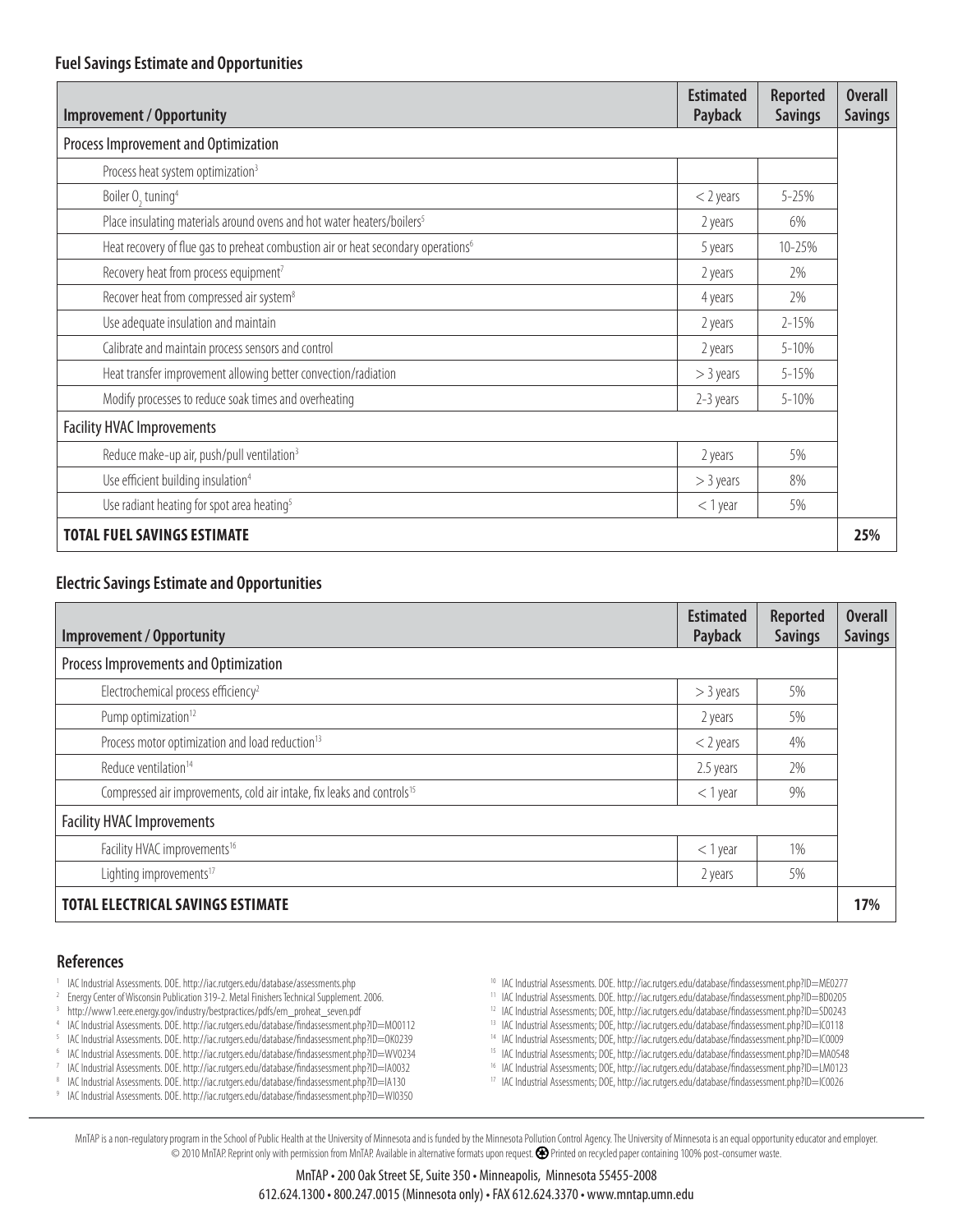# **Sheet Metal Fabrication**

# **Sub-sector Description**

This sub-sector includes facilities that manufacture a variety of products from sheet metal. These products may include metal window frames, metal doors, sheet metal work, and ornamental and architectural metal products. **Process Information**

| <b>Facility Type</b>           | <b>SIC</b> | <b>NAICS</b> | <b>Facility Type</b>      | <b>SIC</b> | <b>NAICS</b> |
|--------------------------------|------------|--------------|---------------------------|------------|--------------|
| Sheet metal work manufacturing | 3444       | 332322       | Ornamental metal work mfg | 3599       | 322323       |
| Custom sheet metal fab.        | 3469       | 332322       |                           |            |              |



# **Energy Use1**



**Savings Potential**

Opportunities and technologies for energy conservation were identified for facilities within this sub-sector. Industry case studies and reports of implementation were used to determine what opportunities may be available and achievable savings from those opportunities. However, additional energy conservation measures may apply to your facility. The tables on Page 2 of this summary reflect a number of energy conservation measures available for this sub-sector.

| <b>Estimated Fuel Savings:</b>     | 24% |
|------------------------------------|-----|
| <b>Estimated Electric Savings:</b> | 15% |

# **Benchmarks**

The following thermal and/or electrical benchmarks were derived from facility-specific energy use, employee numbers, and area data for the facilities that MnTAP analyzed. These benchmarks can be used to predict how efficient your facility is in comparison to peer facilities. If your facility's energy use is less efficient than your peers, there may be energy conservation opportunities available. The benchmarks included have been tested for reliability; however, they should be used with some caution. For more information on the benchmarking study including how to use the benchmarks, view the report Web pages at http://www.mntap.umn.edu/resources/DOC/index.html.

|                 | <b>Most efficient</b><br>25% | <b>More efficient</b><br>25% | Less efficient<br>25% | <b>Least efficient</b><br>25% |
|-----------------|------------------------------|------------------------------|-----------------------|-------------------------------|
| kWh/square feet | K 8                          | $8 - 16$                     | $16 - 32$             | $>$ 32                        |
| kWh/employee    | < 5.765                      | $5,765 - 11,345$             | $11,345 - 22,326$     | > 22.326                      |

# **Energy Use Footprints**